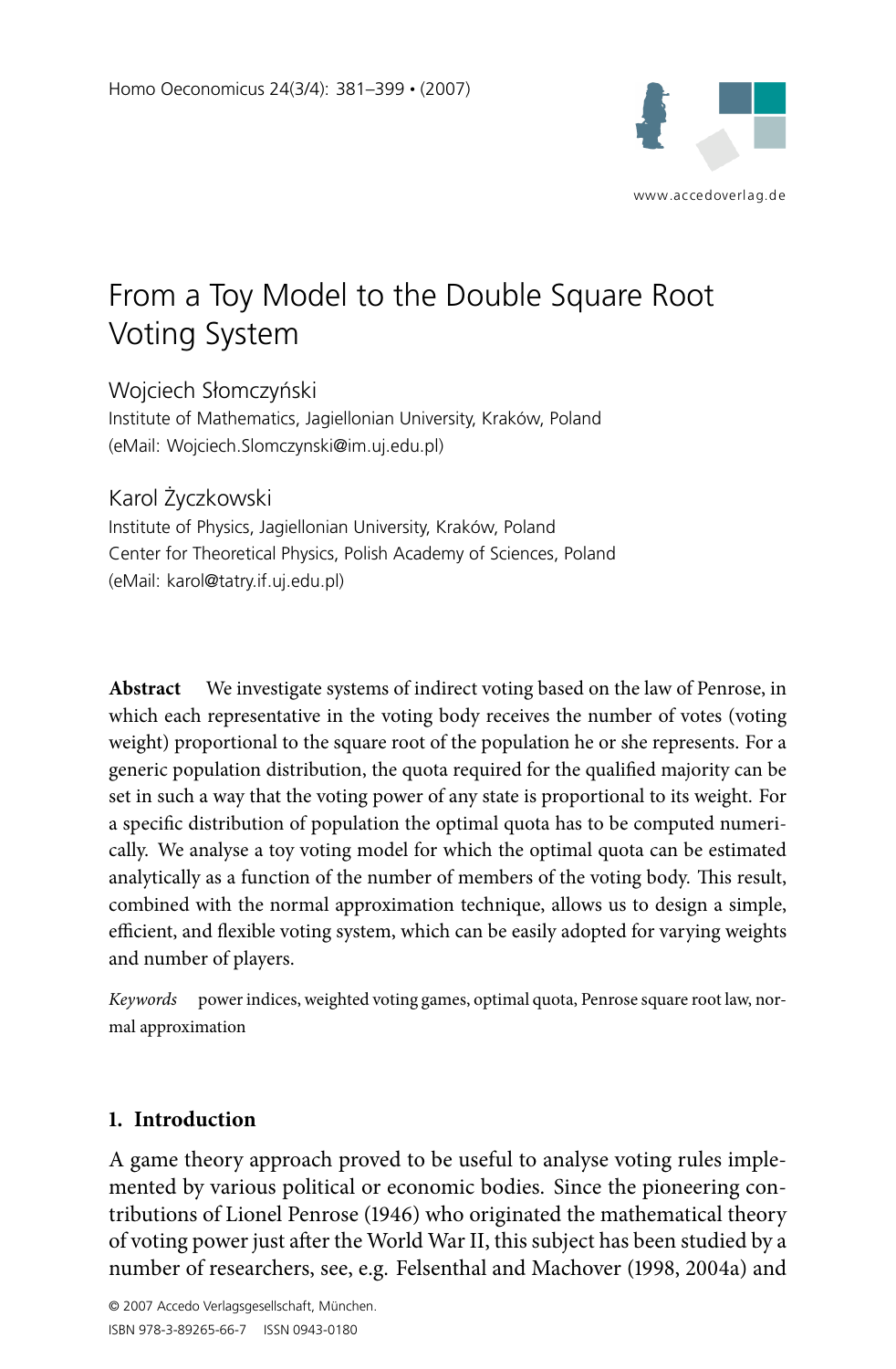references therein.

Although the current scientific literature contains several competing definitions of voting indices, which quantitatively measure the voting power of each member of the voting body, one often uses the original concept of Penrose. The a priori voting power in his approach is proportional to the probability that a vote cast by a given player in a hypothetical ballot will be decisive: should this country decide to change its vote, the winning coalition would fail to satisfy the qualified majority condition. Without any further information about the voting body it is natural to assume that all potential coalitions are equally likely. This very assumption leads to the concept of Penrose-Banzhaf index (PBI) called so after John Banzhaf (1965), who introduced this index independently.

Recent research on voting power was partially stimulated by the political debate on the voting system used in the Council of Ministers of the European Union (EU). The double majority system endorsed in 2004 by The Treaty Establishing a Constitution for Europe, based on 'per capita' and 'per state' criteria, was criticized by several authors (e.g. Paterson and Silárszky (2003), Baldwin andWidgrén (2004), Bilbao (2004), Bobay (2004), Cameron (2004), Kirsch (2004), Plechanovová (2004), Życzkowski and Słomczyński (2004), Plechanovová (2006), Taagepera and Hosli (2006), Algaba et al.(2007)), who pointed out that it is favourable to the most and to the least populated EU countries at the expense of all medium size states. Ironically, a similar conclusion follows from a book written fifty years earlier by Penrose, who also discovered this drawback of a 'double majority' system.<sup>1</sup>

In search for an optimal two-tier voting system (where a set of constituencies of various size elect one delegate each to a decision-making body) Penrose (1946) considered first a direct election in a state consisting of  $N$  voters and proved that the voting power of a single citizen decays as  $1/\sqrt{N}$ , provided that the votes are uncorrelated. To compensate this effect he suggested that the a priori voting power of each representative in the voting body should behave proportionally to  $\sqrt{N}$  making the citizens' voting power in all states equal and so the whole system representative (the Penrose square root law).

Systems, where the voting weight of each state is proportional to the square root of its population were discussed by several authors in the EU context, see Laruelle and Widgrén (1998), Hosli (2000), Tiilikainen and Widgrén (2000), Felsenthal and Machover (2001, 2002), Laruelle and Valenciano (2002), Moberg (2002), Mabille (2003), Widgrén (2003), College of Europe (2004), Felsenthal and Machover (2004b), Hosli and Machover (2004), Plechanovová (2004), Widgrén (2004). Different experts have proposed different quotas for a square root voting systems, usually varying from

<sup>&</sup>lt;sup>1</sup> Penrose (1952) wrote: '[...] if two votings were required for every decision, one on a per capita basis and the other upon the basis of a single vote for each country. This system [...] would be inaccurate in that it would tend to favour large countries.'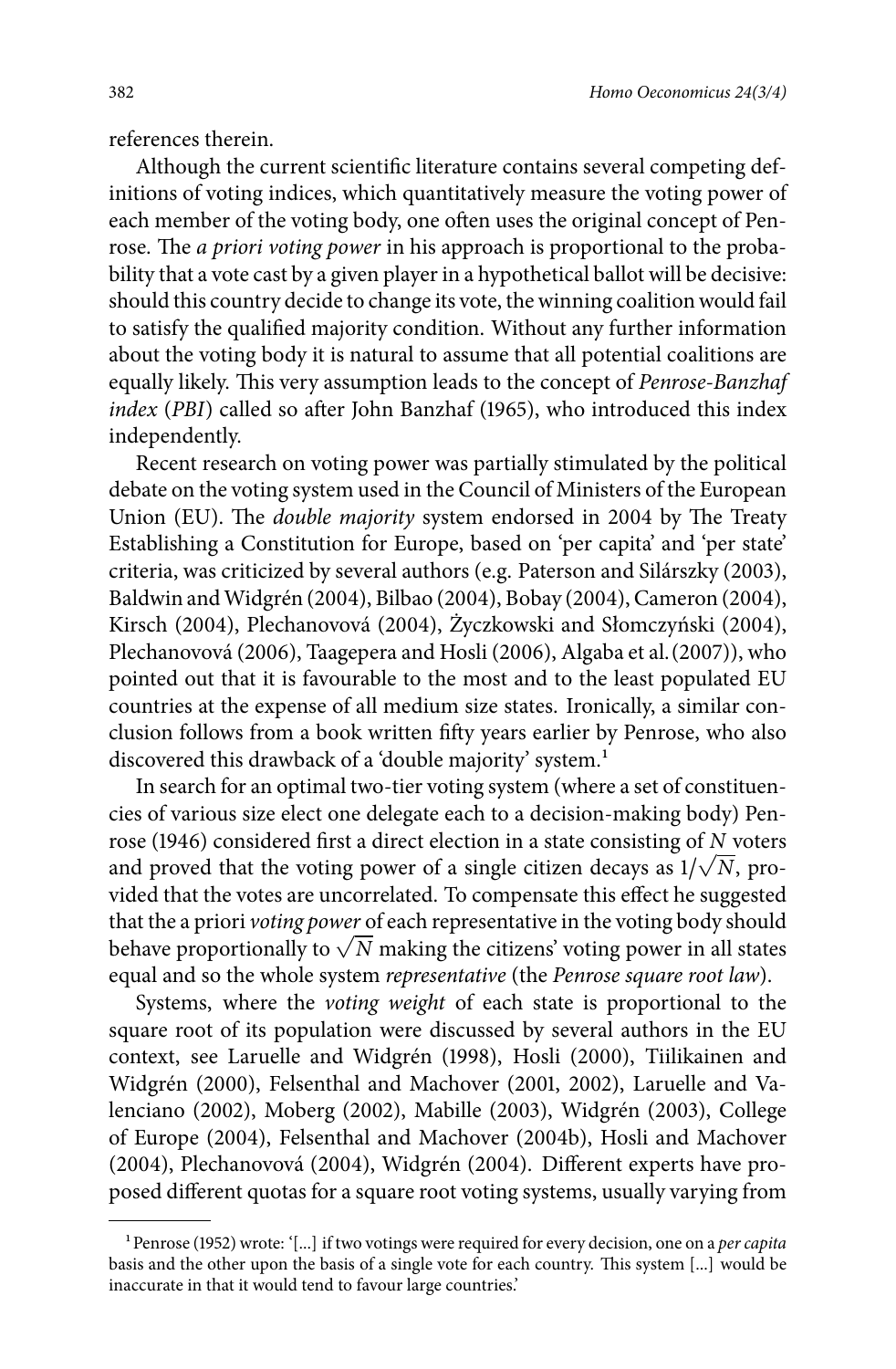60% to 74%. Clearly, the choice of an appropriate decision-taking quota (threshold)  $q$  affects both the distribution of voting power in the Council (and thus also the representativeness of the system) and the voting system's efficiency and transparency.

However, the assertion that the voting weight of each country should be proportional to the square root of its population does not entirely solve the problem of distributing the power. Kirsch (2004) expressed this as follows: 'The square root law tells us how the power should be distributed among the countries. It is, however not clear at a first glance how to implement it in terms of voting weights, as the voting weights do not give the power indices immediately'. Accordingly, the question arise: how to solve the inverse problem, i.e. how to allocate weights and how to set quota (threshold) for qualified majority (the Council reaches a decision when the sum of the weights of the Member States voting in favour exceeds the threshold) to obtain required distribution of power, see Laruelle and Widgrén (1998), Sutter (2000), Leech (2002), Lindner and Machover (2004), Widgrén (2004), Pajala (2005), Aziz et al. (2007).

The answer we proposed in (Życzkowski and Słomczyński (2004)) is surprisingly simple: one should choose the weights to be also proportional to the square root of the population and then find such an optimal quota  $q_*$ that would produce the maximally *transparent* system, that is a system under which the voting power of each Member State would be approximately equal to its voting weight, or more precisely, the mean discrepancy ∆ between the voting power of each state and the rescaled root of its population would be minimal. Then the Penrose law would be practically fulfilled, and the potential influence of every citizen of each Member State on the decisions taken in the Council would be almost the same.

For a concrete distribution of population in the EU consisting of 25 (resp. 27) member states it was found in (Życzkowski and Słomczyński(2004), Życzkowski et al.(2006), see also Feix et al.(2007)) that the discrepancy exhibits a sharp minimum around a critical quota  $q_* \sim 62\%$  (resp. 61.5%) falling down to a negligible value. Therefore, the Penrose square root system with this quota is optimal, in the sense that every citizen in each member state of the Union has the same voting power (measured by the Penrose-Banzhaf index), i.e. the same influence on the decisions taken by the European Council. Such a voting system occurs to give a larger voting power to the largest EU states than the Treaty of Nice but smaller than the draft European Constitution, and thus has been dubbed by the media as the 'Jagiellonian Compromise'.

The existence of such a critical quota  $q_*$  for which the rescaled PBIs of all states are approximately equal to their voting weights, is not restricted to this particular distribution of population in the EU. On the contrary, it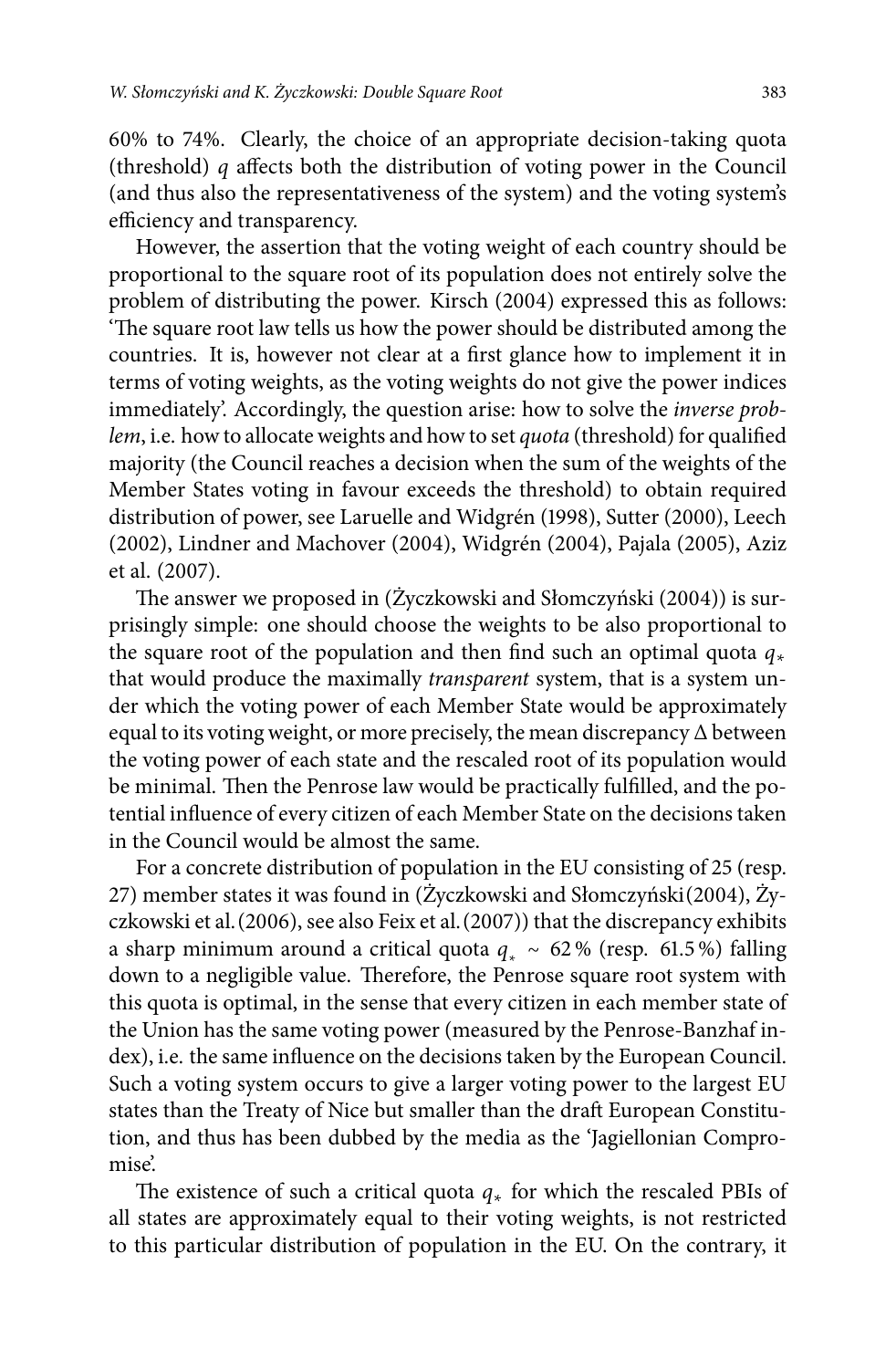seems to be a rather generic behaviour which was found by means of numerical simulations for typical random distributions of weights in the voting body generated with respect to various probability measures, see Życzkowski and Słomczyński (2004), Chang et al. (2006), Słomczyński and Życzkowski (2006). The value of  $q_{\ast}$  depends to some extent on a given realization of the random population distribution, but more importantly, it varies considerably with the number M of the member states. In the limit  $M \to \infty$  the optimal quota seems to tend to 50%, in consistence with the so called Penrose limit theorem (see Lindner (2004), Lindner and Machover (2004)), which claims that for the quota 50% the relative power of two voters tends asymptotically to their relative voting weight.

Working with random probability distributions it becomes difficult to get any analytical prediction concerning the functional dependence of  $q_*$  on the number  $M$  of the members of the voting body. Therefore in this work we propose a toy model in which an analytical approach is feasible. We compute the PBIs for this model distribution of population consisting of M states and evaluate the discrepancy  $\Delta$  as a function of the quota q. The optimal quota  $q$ ∗ is defined as the value at which the quantity  $\Delta$  achieves its minimum. This reasoning performed for an arbitrary number of states M allows us to derive an explicit dependence of the optimal quota on M. Results obtained analytically for this particular model occur to be close to these received earlier in numerical experiments for random samples. The normal approximation of the number of votes achieved by all possible coalitions provides another estimate of the optimal quota as a function of the quadratic mean of all the weights. The efficiency of voting systems with optimal quota does not decrease when the number of players M increases.

Applying these results we are tempted to design a simple scheme of indirect voting (the double square root voting systems) based on the square root law of Penrose supplemented by a rule setting the approximate value of the optimal quota  $q_*$  as a function either of the square root of the number of players or the square root of the sum of their weights. Such systems are representative, transparent and efficient.

This work is organized as follows. In Sect. 2 we recall the definition of Penrose-Banzhaf index and define the optimal quota. Sect. 3 provides a description of the toy model of voting in which one player is  $c$  times stronger than all other players. We describe the dependence of the optimal quota in this model on the number of voters for  $c = 2$  and  $c = 3$ . In Sect. 4 we discuss the optimal quota applying an alternative technique of normal approximation. The paper is concluded in Sect. 5, where we design a complete voting system. The heuristic proof of the validity of the normal approximation method is given in the Appendix.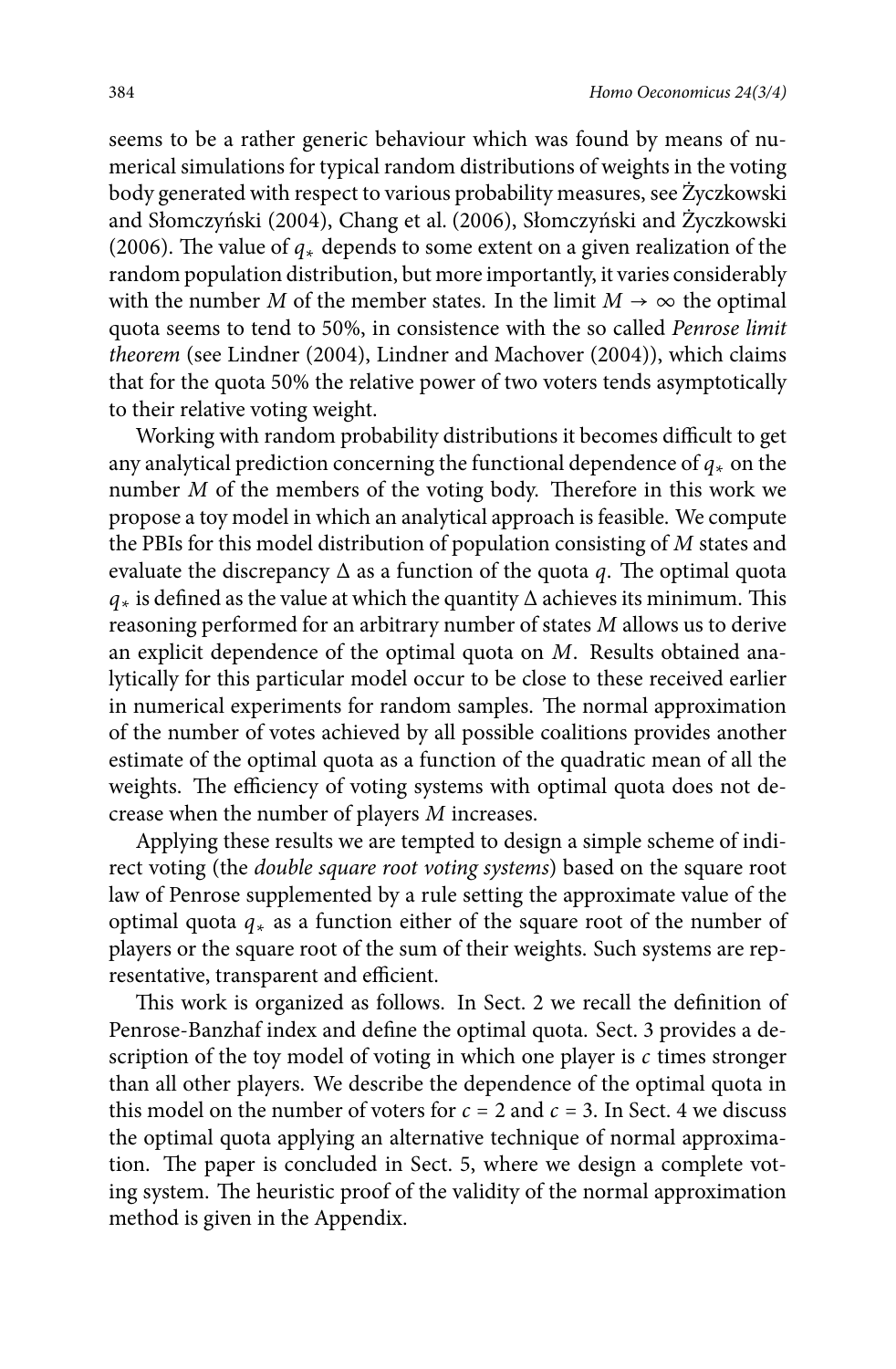#### **2. A priori voting power and critical quota**

Consider a set of M members of the voting body, each representing a state with population  $N_k$ ,  $k = 1, ..., M$ . Let us denote by  $w_k$  the voting weight attributed to the niedziela, marzec 30, 2008 at 1:29 pmk-th representative. We work with renormalised quantities, so that  $\sum_{i=1}^{M} w_i = 1$ , and we assume that the decision of the voting body is taken if the sum of the weights of all members of the coalition exceeds the given *quota*  $q \in [0.5, 1]$ , i.e. we consider so called (canonical) weighted majority voting game  $[q; w_1, \ldots, w_M]$ , see Felsenthal and Machover (1998).

To analyse the voting power of each member one has to consider all  $2^M$ possible coalitions and find out the number  $\omega$  of winning coalitions which satisfy the qualified majority rule adopted. The quantity  $A = \omega/2^M$  measures the *decision-making efficiency* of the voting body, i.e. the probability that it would approve a randomly selected issue. Coleman (1971) called this quantity the power of a collectivity to act. For a thorough discussion of this concept, see Lindner (2004).

The absolute (or probabilistic) Penrose–Banzhaf index (PBI)  $\psi_k$  of the k– th state is defined as the probability that a vote cast by  $k$ –th representative is decisive. This happens if  $k$  is a *critical voter* in a coalition, i.e. the winning coalition with  $k$  ceases to fulfil the majority requirements without  $k$ . Assuming that all  $2^M$  coalitions are equally likely, we see that the PBI of the k–th state depends only on the number  $\omega_k$  of winning coalitions that include this state. Namely, the number  $\eta_k$  of coalitions where a vote of k is decisive is given by:

$$
\eta_k = \omega_k - (\omega - \omega_k) = 2\omega_k - \omega.
$$
 (1)

Moreover, the absolute Penrose-Banzhaf index of the  $k$ -th state is equal to  $\psi_k = \eta_k / 2^{M-1}$ . To compare these indices for decision bodies consisting of different number of players, it is convenient to define the normalised PBIs:

$$
\beta_k := \frac{\psi_k}{\sum_{i=1}^M \psi_i} = \frac{\eta_k}{\sum_{i=1}^M \eta_i}
$$
\n(2)

 $(k = 1, ..., M)$  fulfilling  $\sum_{i=1}^{M} \beta_i = 1$ .

In the Penrose voting system one sets the voting weights proportional to the square root of the population of each state, i.e.  $w_k = \sqrt{N_k}/\sum_{i=1}^{M} \sqrt{N_i}$  for  $k = 1, \ldots, M$ . For any level of the quota q one may compute numerically the power indices  $\beta_k$ . The Penrose rule would hold perfectly if the voting power of each state was proportional to the square root of its population. Hence, to quantify the overall representativeness of the voting system one can use the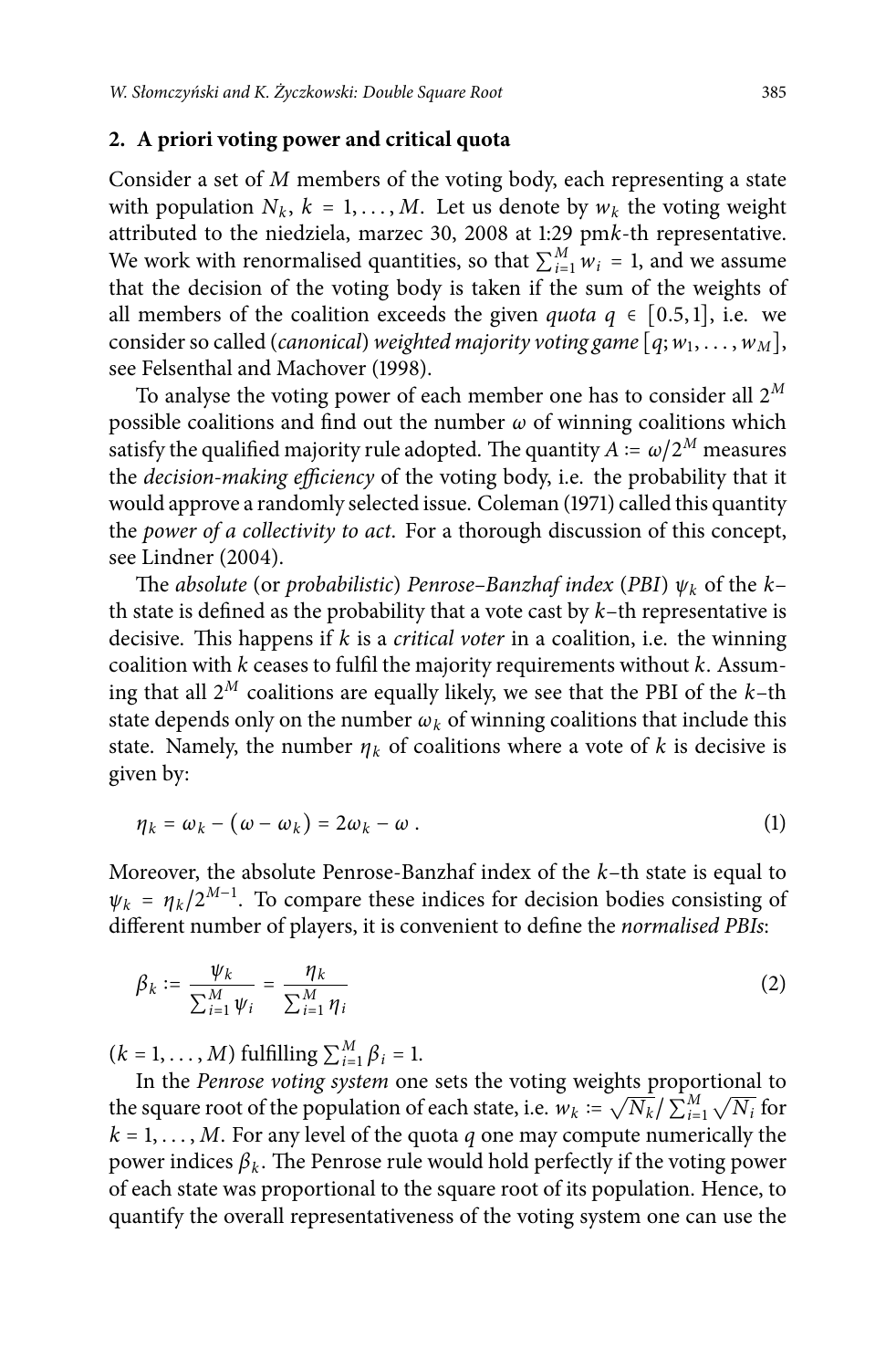*mean discrepancy*  $\Delta$ , defined by

$$
\Delta \coloneqq \sqrt{\frac{1}{M} \sum_{i=1}^{M} (\beta_i - w_i)^2} \,. \tag{3}
$$

The *optimal quota*  $q_{*}$  is defined as the quota for which the mean discrepancy ∆ is minimal. Note that this quota is not unique and usually there is a whole interval of optimal points. However, the length of this interval decreases with increasing number of voters.

Studying the problem for a concrete distribution of population in the European Union, as well as using a statistical approach and analyzing several random distributions of population we found (Życzkowski and Słomczyński (2004), Życzkowski et al.(2006)) that in these cases all M ratios  $\beta_k/w_k$  ( $k =$  $1, \ldots, M$ ), plotted as a function of the quota q, cross approximately near a single point  $q_{\ast}$ , i.e.

$$
\beta_k(q_*) \approx w_k(q_*) \tag{4}
$$

for  $k = 1, \ldots, M$ . In other words, the discrepancy  $\Delta$  at this *critical quota q*<sup>\*</sup> is negligible. The existence of the critical quota was confirmed numerically in a recent study by Chang et al. (2006). (This does not contradict the fact that there is a wide range of quotas, where the mean discrepancy is relatively small, see Widgrén (2004), Pajala (2005).) In the next section we propose a toy model for which a rigorous analysis of this numerical observation is possible.

#### **3. Toy model**

Consider a voting body of M members and denote by  $w_k$ ,  $k = 1, ..., M$  their normalized voting weights. Assume now that a single large player with weight  $w_L := w_1$  is the strongest one, while remaining  $m := M - 1$  players have equal weights  $w_S := w_2 = \cdots = w_M = (1 - w_L)/m$ . We may assume that  $w_L \leq 1/2$ , since in the opposite case, for some values of  $q$ , the strongest player would become a 'dictator' and his relative voting power would be equal to unity. Furthermore, we assume that the number of *small* players *m* is larger than two, and we introduce a parameter  $c := w_L/w_S$  which quantifies the difference between the large player and the other players. Thus we consider the weighted voting game  $\left[q; \frac{c}{m+c}, \frac{1}{m+c}, \ldots, \frac{1}{m+c}\right]$ , where the population distribution is characterized by only two independent parameters, say, the number of players  $M$  and the ratio  $c$ . Sometimes it is convenient to use as a parameter of the model the weight  $w_L$ , which is related with the ratio c by the formula  $c = mw_L/(1 - w_L)$ . On the other hand, the qualified majority quota q, which determines the voting system, is treated as a free parameter and will be opti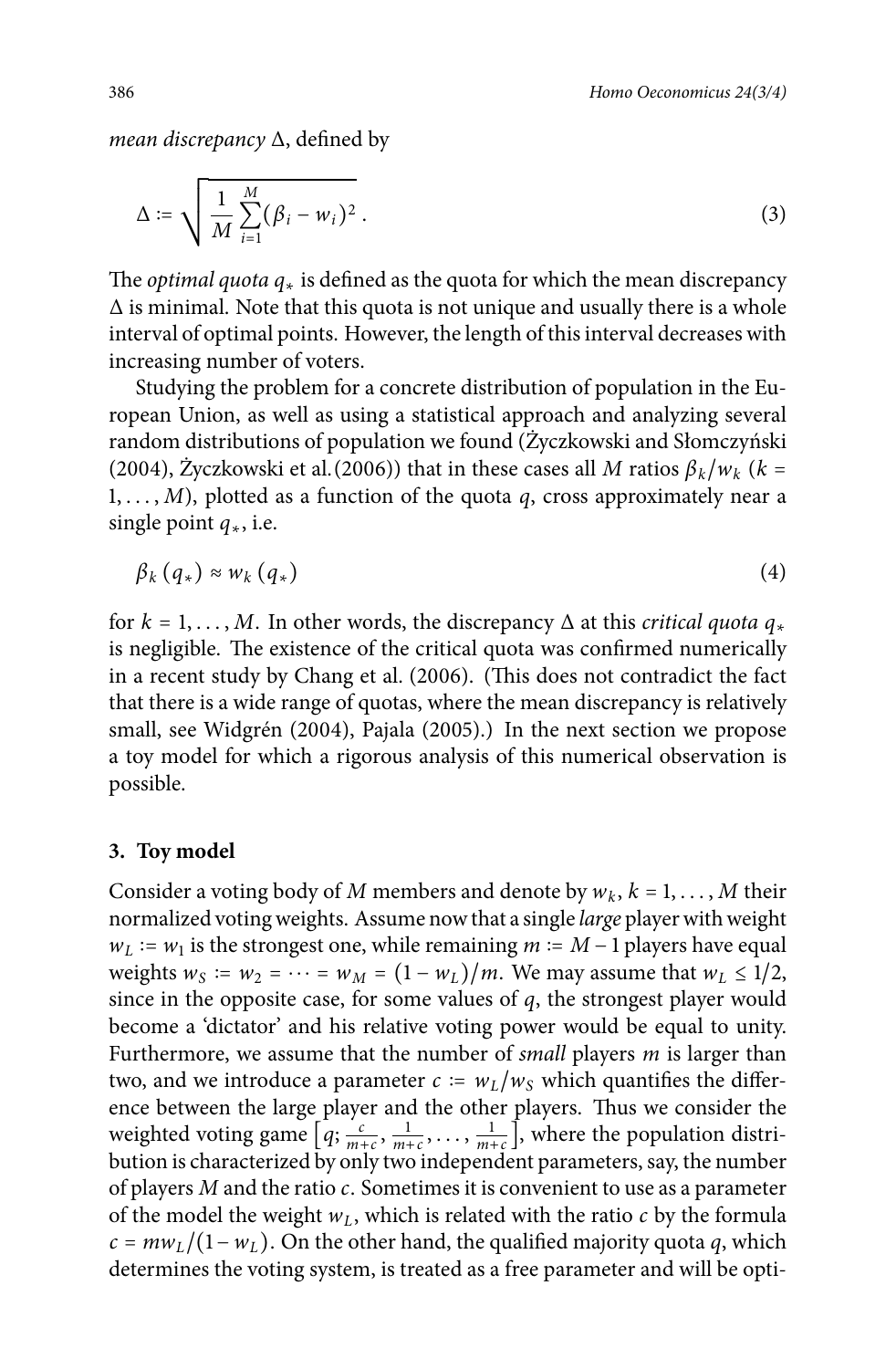mized to minimize the discrepancy (3). Note that a similar model has been analysed in Dubey and Shapley (1978), and Merrill (1982).

To avoid odd-even oscillations in the discrepancy  $\Delta(q)$  we assume that  $c \geq 2$ . To compute the PBIs of all the players we need to analyse three kinds of possible winning coalitions. The vote of the large player is decisive if he forms a coalition with k of his colleagues, where  $k < mq/(1 - w_L)$  and  $k \ge$  $m(q - w_L)/(1 - w_L)$ . Using the notion of the *roof*, i.e. the smallest natural number larger than or equal to x, written as  $[x] := min\{n \in \mathbb{N} : n \geq x\}$ , we may put

$$
j_1 := \left\lceil \frac{m(q - w_L)}{1 - w_L} \right\rceil - 1 \tag{5}
$$

and

$$
j_2 := \left\lceil \frac{mq}{1 - w_L} \right\rceil - 1, \tag{6}
$$

and recast the above conditions into the form

 $j_1 + 1 \le k \le j_2$ . (7)

On the other hand, there exist two cases where the vote of a small player is decisive. He may form a coalition with  $j_2$  other small players, or, alternatively, he may form a coalition with the large player and  $j_1$  small players.

With these numbers at hand, we may write down the absolute Penrose– Banzhaf indices for both players. The a priori voting power of the larger player can be expressed in terms of binomial symbols:

$$
\psi_L := \psi_1 = 2^{-m} \sum_{k=j_1+1}^{j_2} \binom{m}{k},\tag{8}
$$

while the voting power for all the small players is equal and reads:

$$
\psi_S := \psi_2 = \dots = \psi_M = 2^{-m} \left[ \binom{m-1}{j_1} + \binom{m-1}{j_2} \right]. \tag{9}
$$

It is now straightforward to renormalize the above results according to (2) and use the normalized indices  $\beta_L$  and  $\beta_S$  to write an explicit expression for the discrepancy  $(3)$ , which depends on the quota q. Searching for an 'ideal' system we want to minimize the discrepancy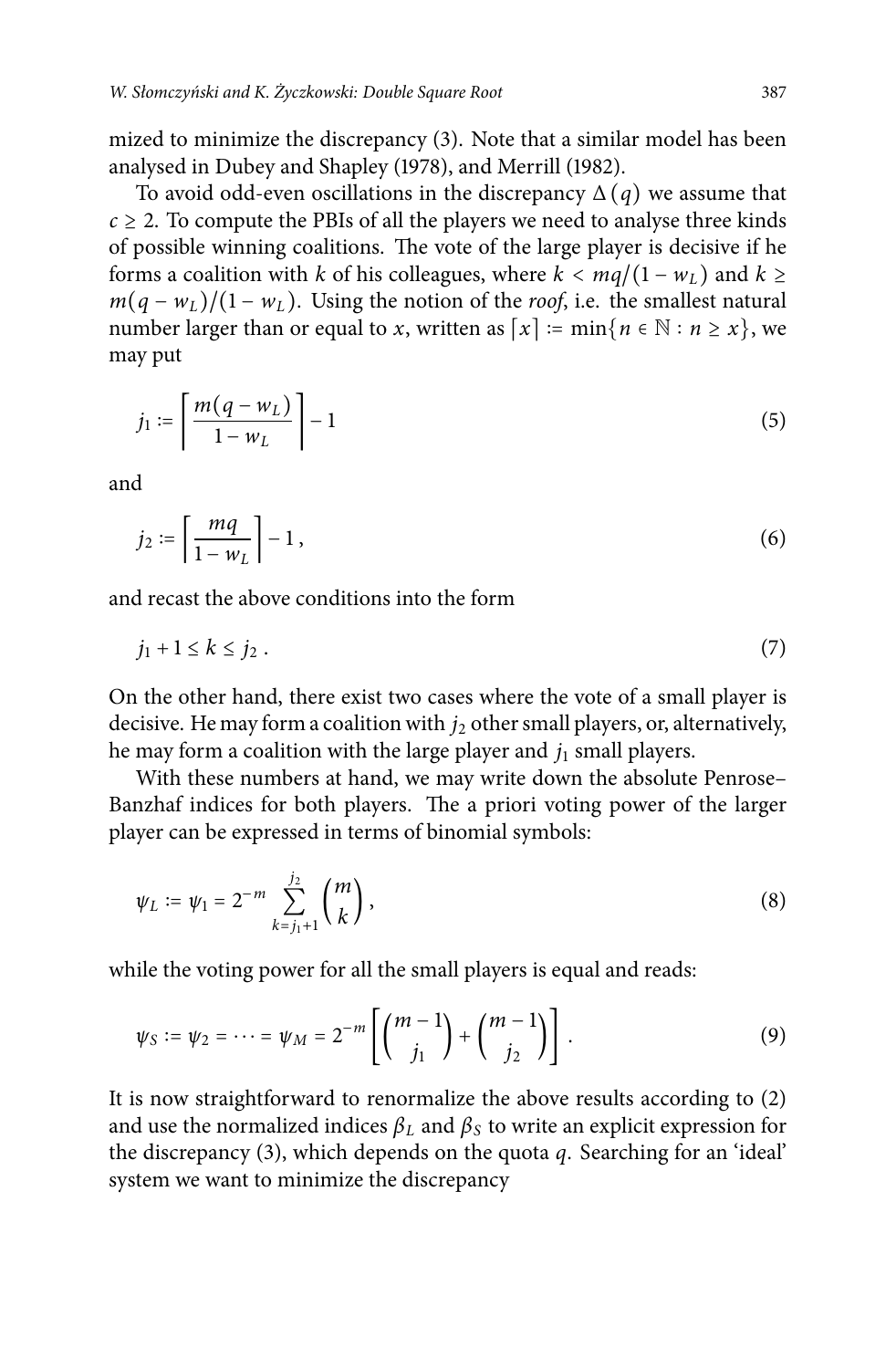$$
\Delta(q) = \frac{1}{\sqrt{M}} \sqrt{\left(\beta_L - w_L\right)^2 + m\left(\beta_S - w_S\right)^2}
$$

$$
= \frac{1}{\sqrt{M}} \sqrt{\left(\beta_L - w_L\right)^2 + m\left(\frac{1 - \beta_L}{m} - \frac{1 - w_L}{m}\right)^2}
$$
(10)

$$
=\sqrt{\frac{1+1/m}{M}}\left|\beta_L - w_L\right| \tag{11}
$$

$$
= \frac{1}{\sqrt{m}} \left| \beta_L - \frac{c}{m+c} \right|
$$
  
= 
$$
\frac{1}{\sqrt{m}} \left| \frac{\sum_{k=j_1+1}^{j_2} {m \choose k}}{\sum_{k=j_1+1}^{j_2} {m \choose k} + m \left( {m-1 \choose j_1} + {m-1 \choose j_2} \right)} - \frac{c}{m+c} \right|
$$
  
= 
$$
\frac{1}{\sqrt{m}} \left| \frac{\sum_{k=[d-c]}^{[d]-1} {m \choose k}}{\sum_{k=[d-c]}^{[d]-1} {m \choose k} + m \left( {m-1 \choose [d-c]-1} + {m-1 \choose [d]-1} \right)} - \frac{c}{m+c} \right|,
$$
(12)

where  $d := mq/(1 - w_L) = (m + c) q$ .

In theory, one may try to solve this problem looking first for the optimal  $d$ and then computing the optimal quota  $q_{*}$ , but due to the roof in the bounds of the sum the general case is not easy to work with.

The problem simplifies significantly if we set  $c = 2$ , considering the Mpoint weight vector  $(w_L, w_L/2, \ldots, w_L/2)$ , where  $w_L = 2/(M + 1)$ .

In such a case, (12) becomes

$$
\Delta(q) = \frac{1}{\sqrt{m}} \left| \frac{\binom{m}{r-2} + \binom{m}{r-1}}{\binom{m}{r-2} + \binom{m}{r-1} + m \left( \binom{m-1}{r-3} + \binom{m-1}{r-1} \right)} - \frac{2}{m+2} \right|
$$
  
= 
$$
\frac{1}{(m+2)\sqrt{m}} \left| \frac{m^2 - 4mr + 5m + 4r^2 - 12r + 8}{m^2 - 2mr + 4m + 2r^2 - 6r + 5} \right|,
$$
 (13)

where  $r := [d] = [(M + 1) q]$ . To analyse this dependence we introduce a new variable

$$
t := r - M/2 - 1 = [(M + 1) q] - M/2 - 1,
$$
\n(14)

obtaining

$$
\Delta(t) = \frac{2}{(M+1)\sqrt{M-1}} \frac{|M-4t^2|}{M^2+4t^2}
$$
  
= 
$$
\frac{4}{(M+1)\sqrt{M-1}} \frac{\sqrt{M}+2t}{M^2+4t^2} |\sqrt{M}/2-t|.
$$
 (15)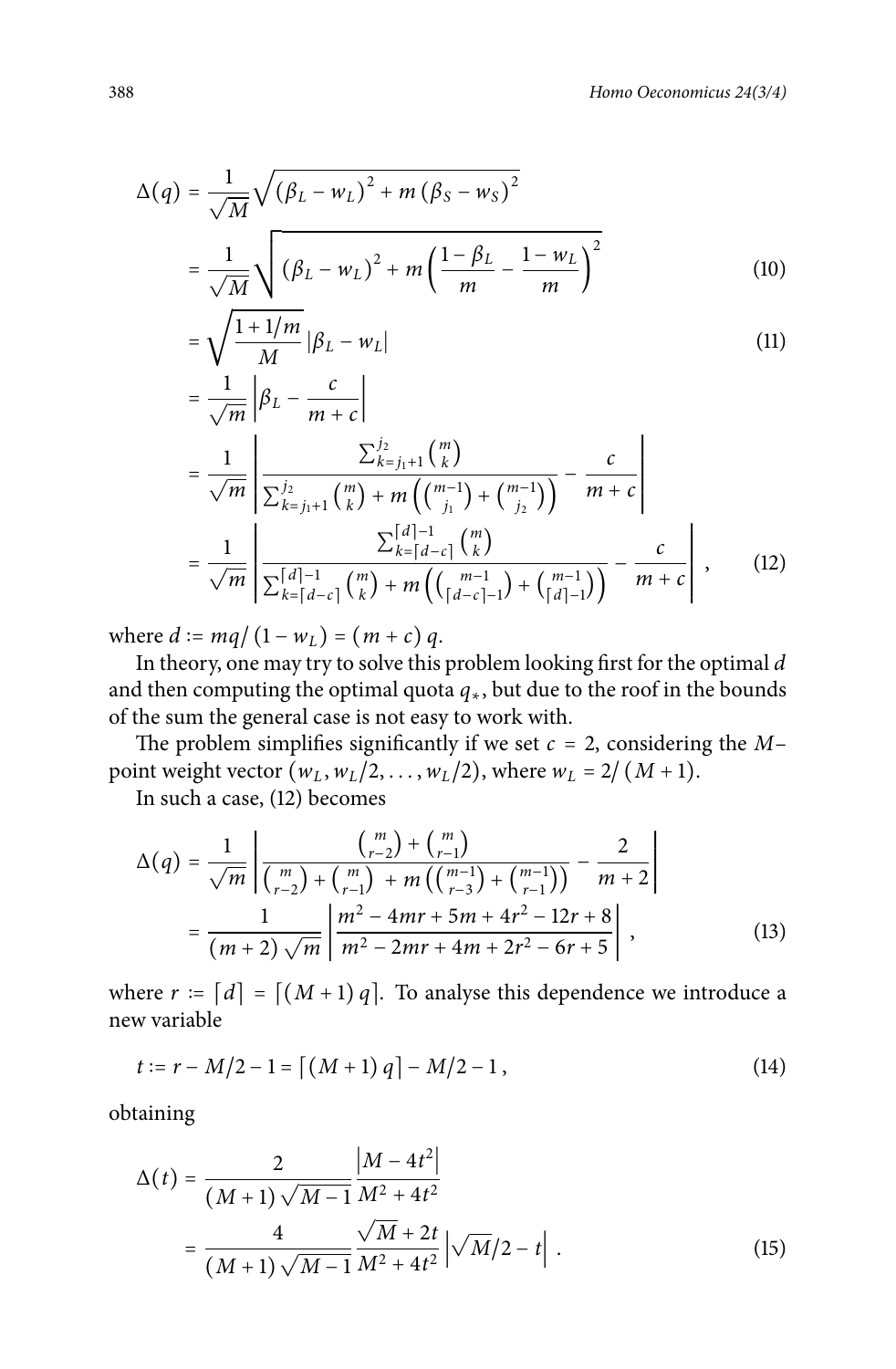Fig. 1 — a) The 'mean discrepancy'  $\Delta(t)$  as a function of the parameter t; b) The mean discrepancy  $\Delta(q)$  as a function of the parameter q (in both cases  $c = 2$ ,  $M = 27$ )



In principle, one can minimize this expression finding min  $\Delta(t) = 0$  for  $t_* = \sqrt{M/2}$ , see Fig.1a. However, due to the presence of the roof function in (14),  $\Delta(q)$  is not a continuous function of the quota, and, consequently, the optimization problem min  $\Delta(q)$  does not have a unique solution and the minimal value may be greater than 0, see Fig.1b. Nevertheless, applying (14) and (15), one can show that there exists an optimal quota  $q_*(M)$  in the interval

$$
\frac{M+\sqrt{M}}{2(M+1)} \le q_*(M) \le \frac{2+M+\sqrt{M}}{2(M+1)}\,. \tag{16}
$$

This means that for a large number  $M$  of players the optimal quota behaves exactly as

$$
q_{*}\left(M\right)\simeq q_{s}\left(M\right):=\frac{1}{2}\left(1+\frac{1}{\sqrt{M}}\right). \tag{17}
$$

Although this is an asymptotic formula, it works also for a moderate number of states. Moreover, it follows from (13) and (16) that the minimal mean discrepancy  $\Delta(q_*(M)) \leq 8/M^3$ .

Surprisingly, the efficiency of the system given by

$$
A(q_s(M)) = \frac{\sum_{k=r(M)-2}^{M-1} {M-1 \choose k} + \sum_{k=r(M)}^{M-1} {M-1 \choose k}}{2^M}
$$
  
= 
$$
\frac{\sum_{k=r(M)}^{M} {M \choose k} + {M-1 \choose r(M)-2}}{2^M},
$$
 (18)

where  $r(M) := [(M+1) q_s(M)]$ , does not decrease with the number of players to 0. On the contrary, it is always larger than  $15/128 \approx 0.117$  and, according to the central limit theorem, it tends to 1– $\Phi(1) \approx 0.159$  for  $M \to \infty$ .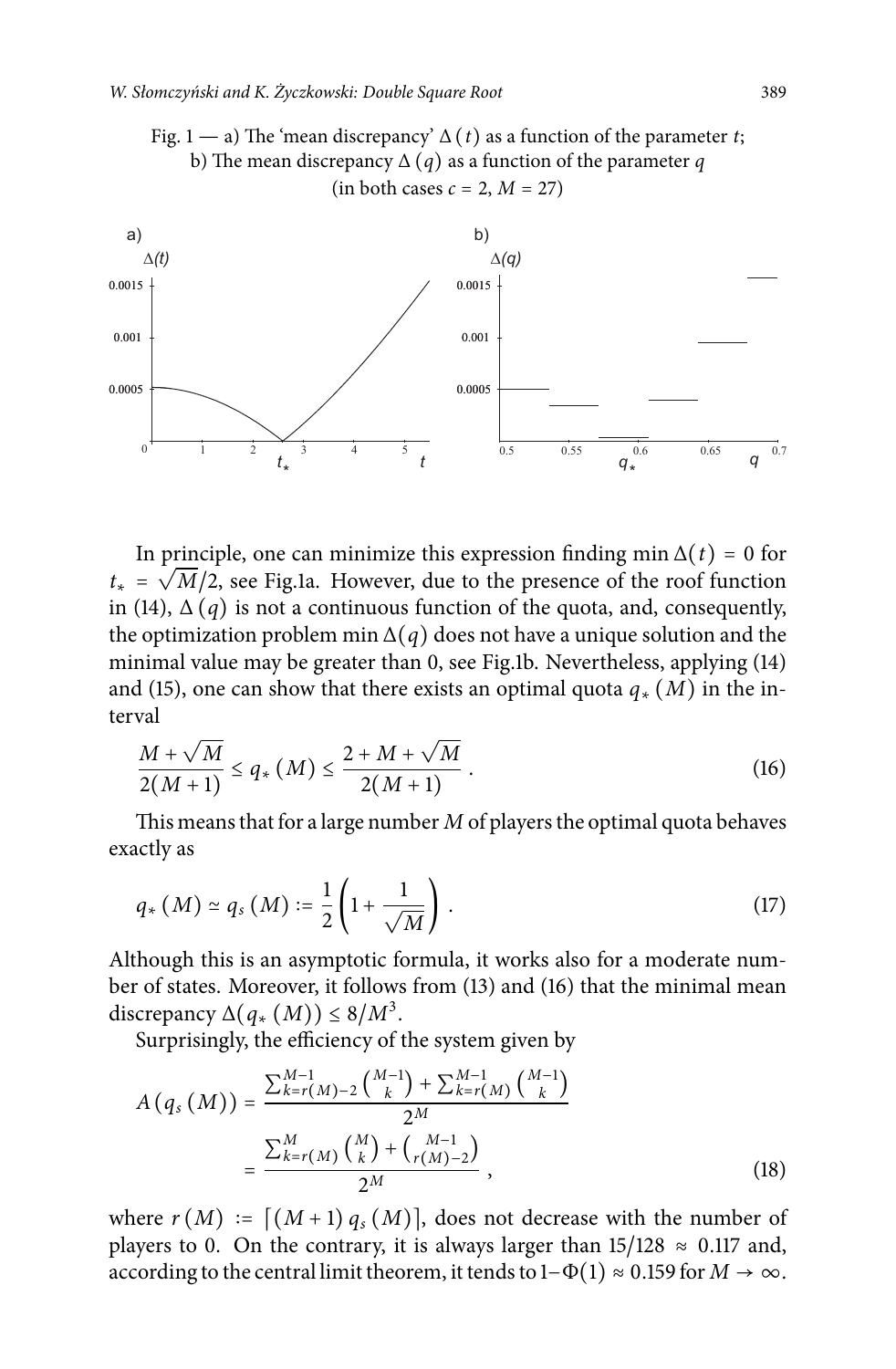Analogous considerations for  $c = 3$  give similar result:

$$
\frac{1+M+\sqrt{M}}{2(M+1)} \le q_*\left(M\right) \le \frac{3+M+\sqrt{M}}{2(M+1)},\tag{19}
$$

and so, also in this case,  $q_*(M) \simeq \frac{1}{2}(1+1/\sqrt{M}).$ 

#### **4. Normal approximation**

Let us have a closer look at the approximate formula (17) for the optimal quota. In the limit  $M \to \infty$  the optimal quota tends to 1/2 in agreement with the Penrose limit theorem, see Lindner (2004), Lindner and Machover (2004). Numerical values of the approximate optimal quota  $q_s$  obtained in our toy model for  $c = 2$  and  $c = 3$  are consistent, with an accuracy up to two per cent, with the data obtained numerically by averaging quotas over a sample of random weights distributions (generated with respect to the statistical measure, i.e. the symmetric Dirichlet distribution with Jeffreys' priors), see Życzkowski and Słomczyński (2004), Życzkowski et al. (2006).<sup>2</sup> Furthermore, the above results belong to the range of values of the quota for qualified majority, which have been used in practice or recommended by experts on designing the voting systems.

Consider now a voting body of M members and denote by  $w_k$ ,  $k =$ 1, ..., *M*, their normalized voting weights fulfilling  $\sum_{i=1}^{M} w_i = 1$ . Feix et al. (2007) proposed (also in the EU context) yet another method of estimating the optimal quota for the weighted voting game  $[q; w_1, \ldots, w_M]$ , where  $q \in [0.5, 1]$ . They considered the histogram *n* of the sum of weights (number of votes) achieved by all possible coalitions

$$
n(z) = \frac{\operatorname{card}\left\{I \subset \{1, \ldots, M\} : \sum_{i \in I} w_i = z\right\}}{2^M}
$$
 (20)

and assumed that it allows the normal approximation with the mean value  $m=\frac{1}{2}\sum$  $_{i=1}^{M} w_i = \frac{1}{2}$  and the variance  $\sigma^2 = \frac{1}{4} \sum$  $_{i=1}^M w_i^2$ , i.e.

$$
\mathcal{N}(q) \coloneqq \sum_{z \le q} n(z) \approx \int_{-\infty}^{q} \frac{1}{\sigma \sqrt{2\pi}} \exp\left(-\frac{(x-m)^2}{2\sigma^2}\right) dx = \Phi\left(\frac{q-m}{\sigma}\right),\tag{21}
$$

where  $\Phi$  is the standard normal cumulative distribution function. The authors argued that for the quota close to the inflection point  $q_n := m + \sigma$  of the

<sup>&</sup>lt;sup>2</sup>Nevertheless, one can construct an artificial model with different values of optimal quota. In this aim, it is enough to consider one 'small' state and an even number of 'large' states with equal population (i.e.  $c < 1$  in our toy model), see Lindner (2004), Lindner and Machover (2004). As Lindner stressed: 'experience suggests that such counter-examples are atypical, contrived exceptions'.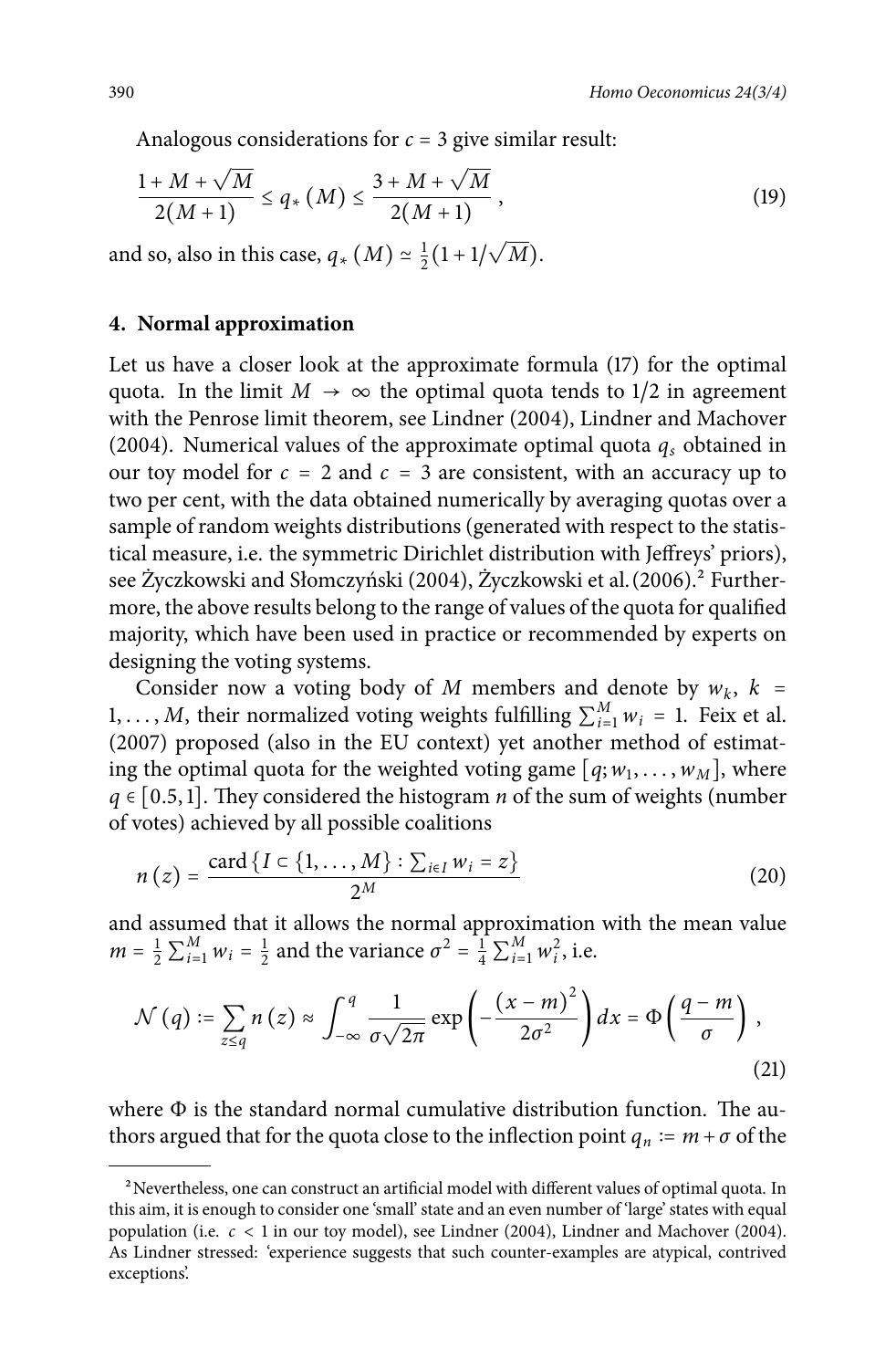normal curve, where the 'density' of the histogram is approximately linear, the ratios  $\beta_k/w_k$  ( $k = 1, ..., M$ ) are close to 1. In other words, the quota  $q_n$ is close to the optimal quota  $q_{\ast}$ . In Appendix we show how this fact follows from the normal approximation formula for the absolute Banzhaf indices. In particular we use heuristic arguments to demonstrate that in this case

$$
\psi_k \approx \sqrt{\frac{2}{\pi e}} \frac{w_k}{\sqrt{\sum_{i=1}^M w_i^2}}
$$
(22)

and, in consequence,

 $\beta_k \approx w_k$  (23)

for  $k = 1, \ldots, M$ . The validity of this method depends on the accuracy of the normal approximation for the absolute Banzhaf indices (see Appendix). The condition for the latter, which follows from the Berry-Esseen inequality, is

$$
\max_{j=1,\ldots,M} w_j \ll \sqrt{\sum_{i=1}^M w_i^2} \,. \tag{24}
$$

For the thorough discussion of the problem see Owen (1975), Leech (2003), Lindner (2004), Feix et al. (2007), O'Donnell and Servedio (2008). For the Penrose voting system, where  $w_k \sim \sqrt{N_k}$  ( $k = 1, ..., M$ ), (24) is equivalent to

$$
\max_{j=1,...,M} N_j \ll \sum_{i=1}^{M} N_i \,, \tag{25}
$$

which means that the population of each country is relatively small when compared with the total population of all countries. One can easily check that it is more likely that (24) holds in this case than when the weights are proportional to the population.

Approximating the optimal quota  $q_*$  by the inflection point of the normal distribution,  $q_n = m + \sigma$ , we arrive at an explicit weights-dependent formula for the optimal quota:

$$
q_* \simeq q_n (w_1, \ldots, w_M) := m + \sigma = \frac{1}{2} \left( 1 + \sqrt{\sum_{i=1}^M w_i^2} \right). \tag{26}
$$

This approximation of the optimal quota can be directly compared with the approximation (17) obtained for the toy model. Since  $\sum_{i=1}^{M} w_i = 1$  implies ∑  $\prod_{i=1}^{M} w_i^2 \ge 1/M$ , it follows that

$$
q_s(M) = \frac{1}{2} \left( 1 + \frac{1}{\sqrt{M}} \right) \le \frac{1}{2} \left( 1 + \frac{1}{\sqrt{M_{eff}}} \right) = q_n , \qquad (27)
$$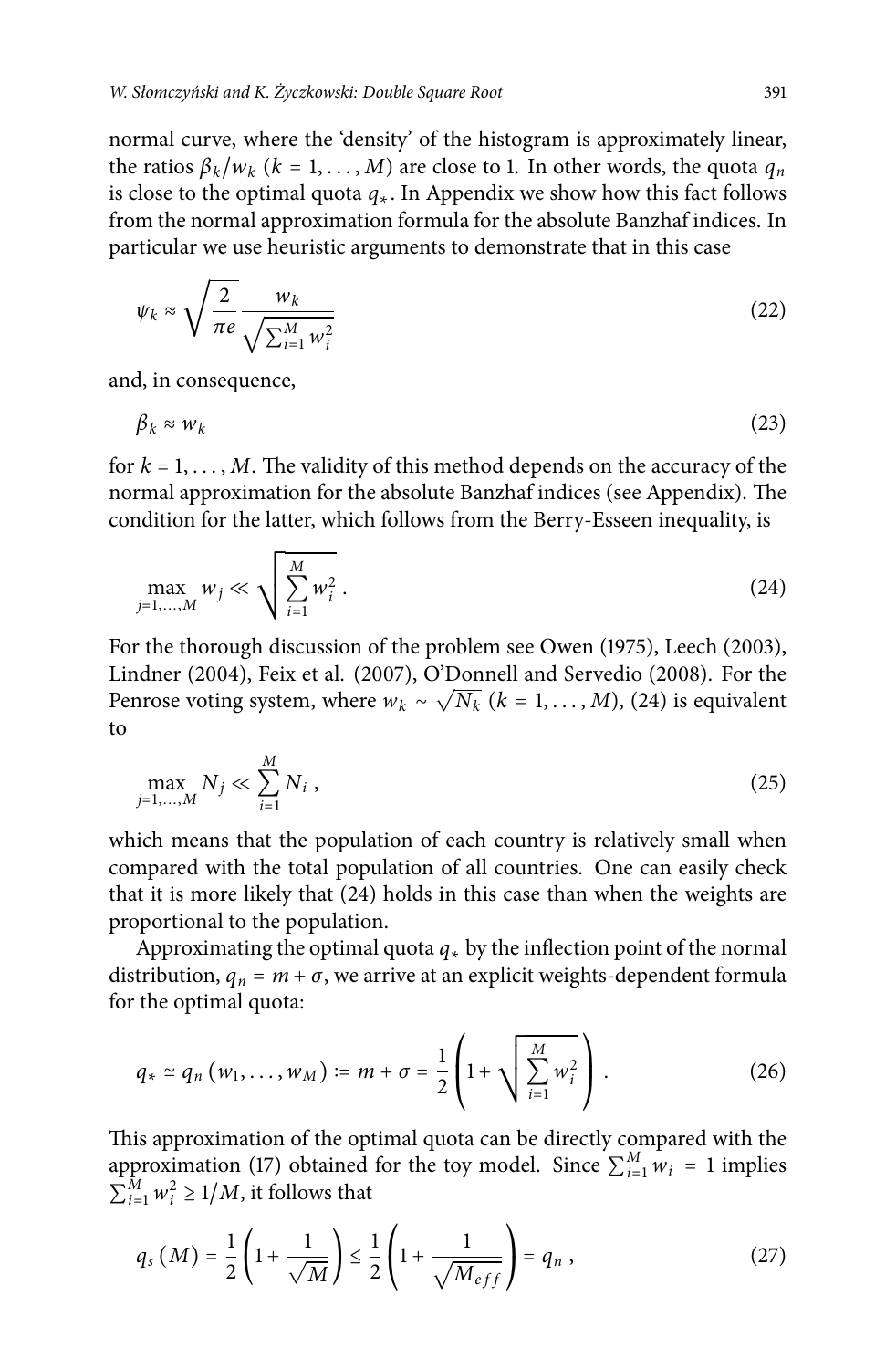Table 1 — Comparison of optimal quotas for the Penrose voting system applied to the EU ( $q_*$ ) and for two approximations ( $q_s$ ,  $q_n$ ).

| M         | 15   | 25   | 27   |
|-----------|------|------|------|
| year      | 1995 | 2004 | 2007 |
| $q_s$ [%] | 62.9 | 60.0 | 59.6 |
| $q_* [%]$ | 64.4 | 62.0 | 61.5 |
| $q_n$ [%] | 64.9 | 62.2 | 61.6 |

Note Calculations are based on data from: 50 Years of Figures on Europe. Data 1952- 2001. Office for Official Publications of the European Communities: Luxembourg, 2003, and on data from: EUROSTAT: Lanzieri G. Population in Europe 2005: First Results. Statistics in Focus. Population and social conditions 2006; 16: 1–12.

where  $M_{eff} := 1/\sum_{i=1}^{M} w_i^2$  is equal to the *effective number of players*. (This quantity was introduced by Laakso and Taagepera (1979) and is the inverse of the more widely used Herfindahl-Hirschman index of concentration (Hirschman (1945), Herfindahl (1950), see also Feld and Grofman (2007).) The equality in (27) holds if and only if all the weights are equal. For the Penrose voting system we have

$$
q_n = \frac{1}{2} \left( 1 + \frac{\sqrt{\sum_{i=1}^{M} N_i}}{\sum_{i=1}^{M} \sqrt{N_i}} \right),
$$
 (28)

where  $N_k$  stands for the population of the k-th country. For the toy model where  $N_k$  stands for the population of the *N* three<br>we get  $q_n = \frac{1}{2} \left( 1 + \frac{\sqrt{M+c^2-1}}{M+c-1} \right) \approx q_s(M)$  for large *M*.

Both approximations  $q_s$  and  $q_n$  are consistent with an accuracy up to two per cent, with the optimal quotas  $q_*$  obtained for the Penrose voting system applied retrospectively to the European Union (see Tab. 1 above). Observe that in this case the approximation of the optimal quota  $q_*$  by  $q_n$  is better for larger number of states, where the normal approximation of the histogram is more efficient.

Applying the normal approximation one can easily explain why the ef ficiency  $A$  of our system does not decrease when the number of players  $M$ increases. We have

$$
A(q_s) \ge A(q_n) \approx 1 - \mathcal{N}(q_n) \approx \int_{m+\sigma}^{\infty} \frac{1}{\sigma \sqrt{2\pi}} \exp\left(-\frac{(x-m)^2}{2\sigma^2}\right) dx \quad (29)
$$

The right-hand side of this inequality depends neither on  $m$  nor on  $\sigma$ , and it equals  $1 - \Phi(1) \approx 15.9\%$ , where  $\Phi$  is the standard normal cumulative distribution function.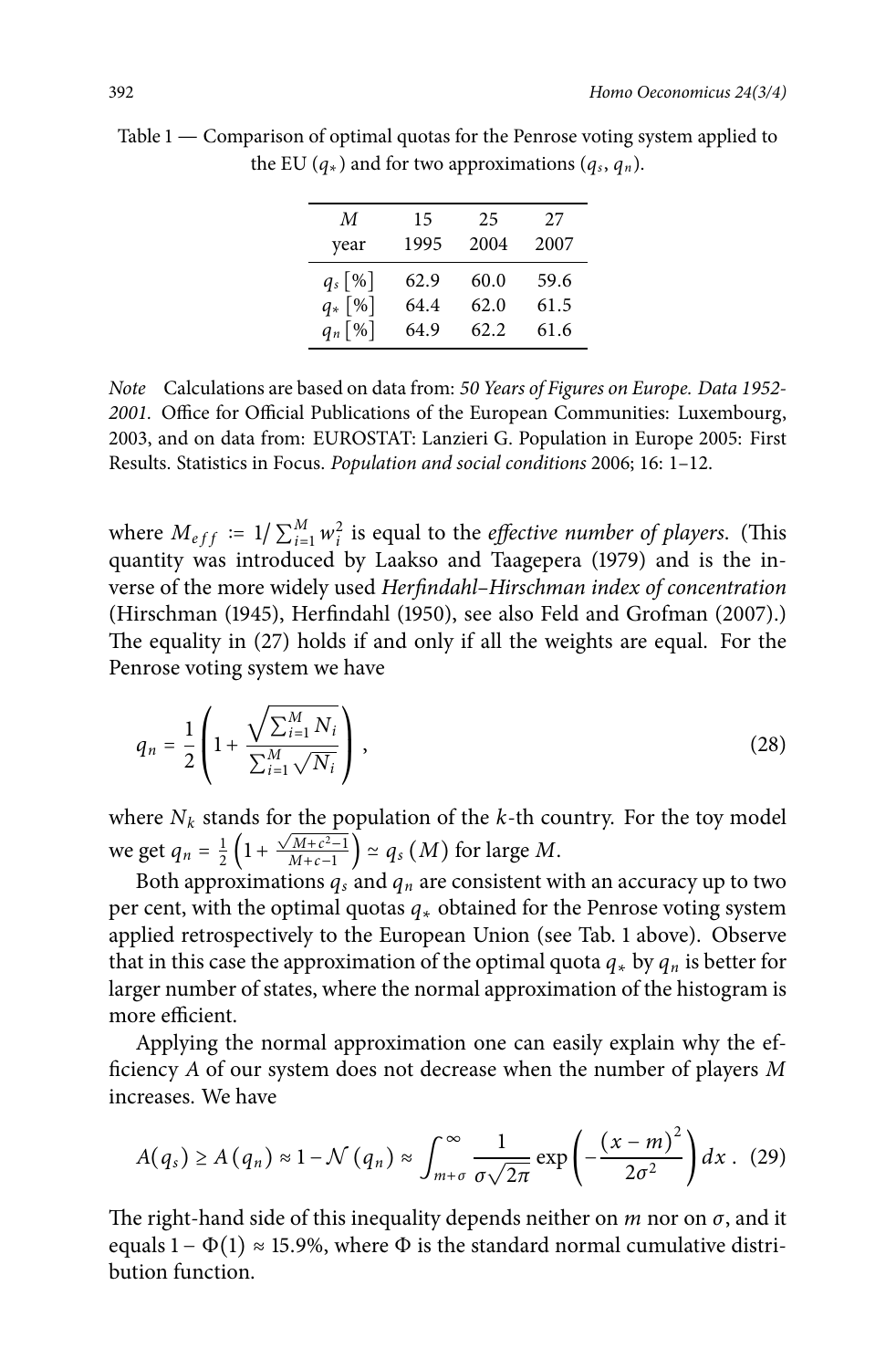#### **5. Double square root voting system**

We shall conclude this paper proposing a complete voting system based on the Penrose square root law. The system consists of a single criterion only and is determined by the following two rules:

A. The voting weight attributed to each member of the voting body of size M is proportional to the square root of the population he or she represents;

B. The decision of the voting body is taken if the sum of the weights of members of a coalition exceeds the quota  $q_s = (1 + 1/\sqrt{M})/2$ .

These rules characterize the *double square root system*: On one hand, the weight of each state is proportional to the square root of its population, on the other hand, the quota decreases to 0.5 inversely proportionally to the square root of the size of the voting body. If the weights  $w_i$  are fixed, one can set the quota to  $q_n = (1 + (\sum_{i=1}^M w_i^2)^{1/2})/2$ , or just take the optimal quota  $q_*$  which, however, requires more computational effort.

Such a voting system is extremely simple, since it is based on a single criterion. It is objective and so cannot a priori handicap a given member of the voting body. The quota for qualified majority is considerably larger than 50% for any size of the voting body of a practical interest. Thus the voting system is also moderately conservative. Furthermore, the system is representative and transparent: the voting power of each member of the voting body is (approximately) proportional to its voting weight. However, as a crucial advantage of the proposed voting system we would like to emphasize its extendibility: if the size M of the voting body changes, all one needs to do is to set the voting weights according to the square root law and adjust the quota. The system is also moderately efficient: as the number  $M$  grows, the efficiency of the system does not decrease.

The formulae for the quotas  $q_s(M)$  and  $q_n$  can be also applied in other weighted voting games. Note that for a fixed number of players the quota  $q_s(M)$  does not depend on the particular distribution of weights in the voting body. This feature may be relevant, e.g. for voting bodies in stock companies where the voting weights of stockholders depend on the proportion of stock that investors hold and may vary frequently.

Although the limiting behaviour  $M \rightarrow \infty$  may not necessarily be interesting for politicians, our work seems to have some practical implications for the on-going debate concerning the voting system in the Council of the EU. Since the number of Member States is not going to be explicitly provided in the text of the European Constitution, one should rather avoid to include any specific threshold for the qualified majority. In fact the optimal quota depends on the number of members of the voting body, so there should be a possibility to adjust it in future without modifying the European Constitu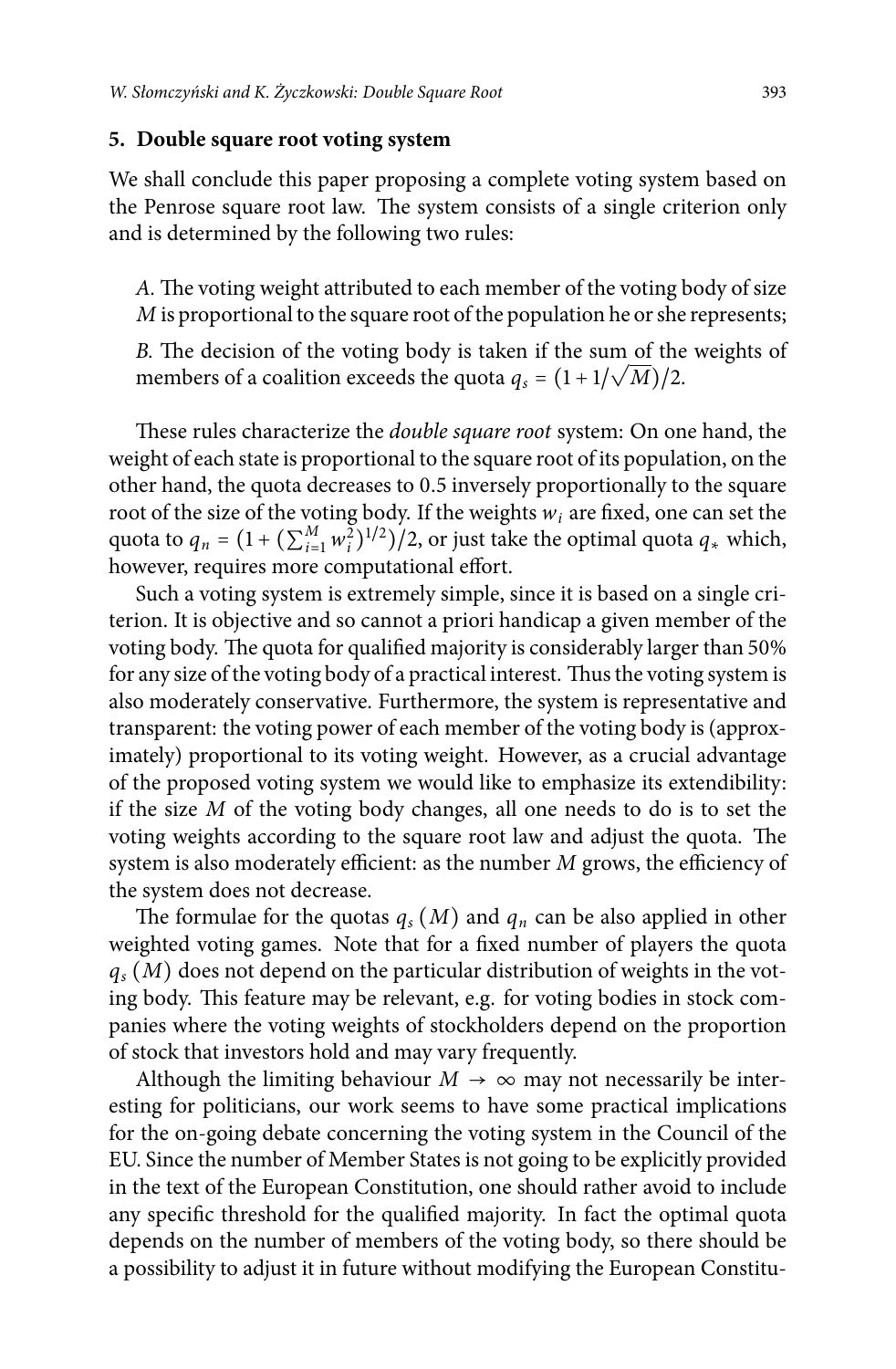tion.

#### **Acknowledgements**

It is a pleasure to thank W. Kirsch, A. Pajala, T. Sozański, and T. Zastawniak for fruitful discussions, and to F. Bobay, M. Machover, A. Moberg, and E. Ratzer for beneficial correspondence on voting systems. We also would like to thank an anonymous referee for helping us to clarify several important points of our reasoning. This work was supported in part by the Marie Curie Actions Transfer of Knowledge project COCOS (contract MTKD-CT-2004-517186) and the MNiSW grant no 1 H02E 052 30.

Note added. After this work was completed we learned about a related work by Lindner and Owen (2007), in which the same toy model was investigated.

### **Appendix: Optimal quota for the normal approximation**

In this appendix we show that in vicinity of the inflection point  $q_n = m + \sigma$ of the density of the normal distribution the relative Banzhaf indices  $\beta_i$  are close to the weights  $w_i$ . This reasoning holds in particular for the Penrose voting system, for which the weights are proportional to the square root of the populations.

Consider a weighted voting game  $[q; w_1, \ldots, w_M]$ , where  $q \in [0.5, 1]$  and ∠<br>تىر  $\sum_{i=1}^{M} w_i = 1$ . Set  $m := \frac{1}{2} \sum_{i=1}^{M} w_i$  $\frac{M}{i=1} w_i = \frac{1}{2}$  and  $\sigma^2 := \frac{1}{4} \sum_{i=1}^{1}$  $\prod_{i=1}^{M} w_i^2$ . Let  $j = 1, ..., M$ . We put  $m_j := m - w_j/2$  and  $\sigma_j^2 := \sigma^2 - w_j^2/4$ .

The absolute Banzhaf index

$$
\psi_j = \Pr\left(\left\{I \subset \{1, \ldots, M\} : q - w_j \le \sum_{i \in I, i \ne j} w_i < q\right\}\right) \tag{A.1}
$$

is equal to the difference of the number of wining coalitions formed with and without the *j*-th player divided by  $2^{M-1}$ . A key step in our reasoning is to assume that the sum of weights of the members of a coalition can be approximated by the normal distribution. This assumption implies that the Banzhaf index  $\psi_i$  is approximately equal to the difference of two normal cumulative distribution functions taken at two points shifted by the corresponding weight  $w_i$ ,

$$
\psi_j \approx \Phi\left(q; m_j, \sigma_j\right) - \Phi\left(q - w_j; m_j, \sigma_j\right) \,. \tag{A.2}
$$

Here  $\Phi(x; \mu, d) = \Phi((x - \mu)/d)$  stands for the normal cumulative distribution function with mean  $\mu$  and standard deviation  $d$ . Therefore

$$
\psi_j \approx \Phi\left(\frac{q - m_j}{\sigma_j}\right) - \Phi\left(\frac{q - w_j - m_j}{\sigma_j}\right). \tag{A.3}
$$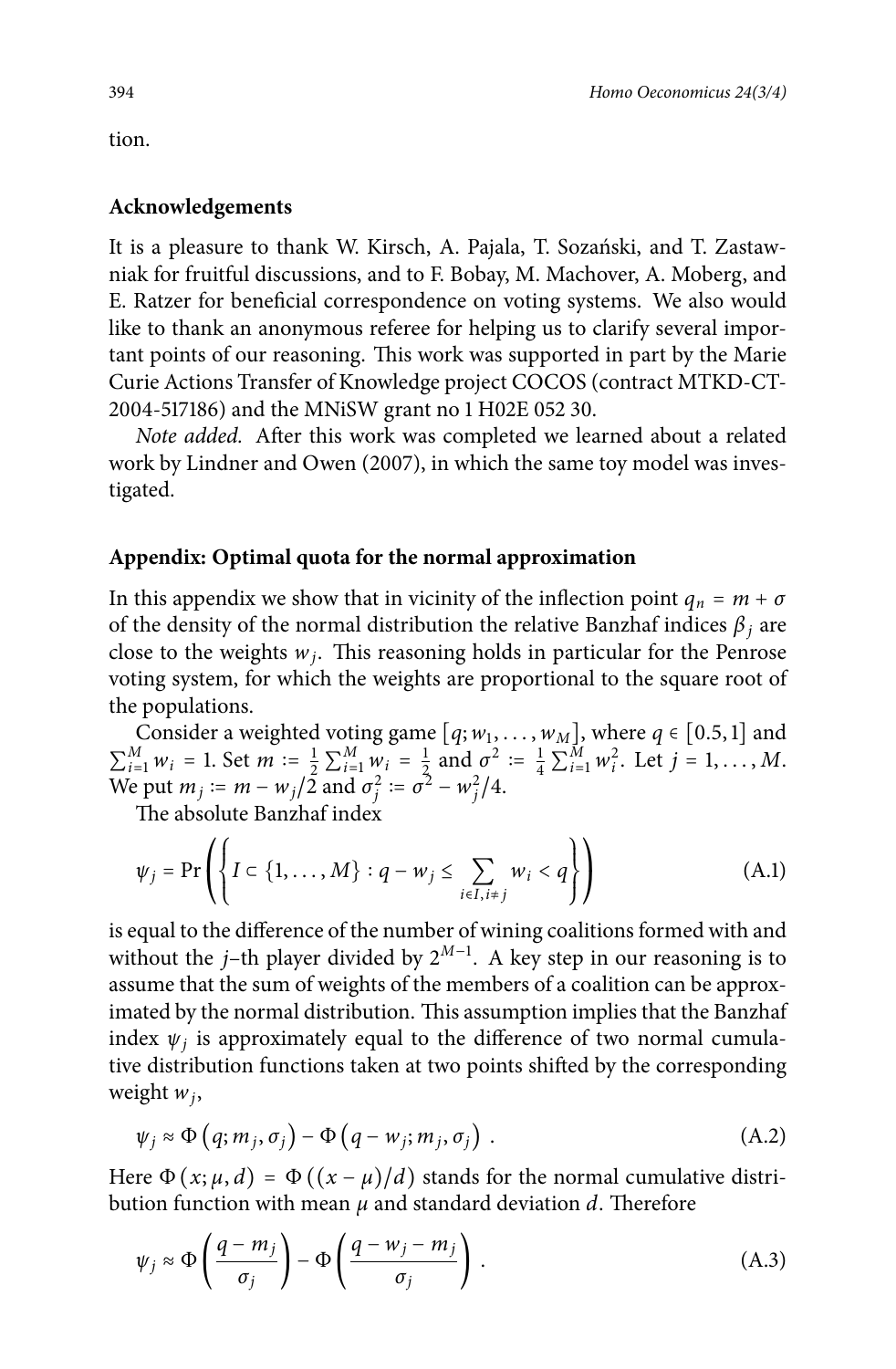We are going to analyse the behaviour of the power indices at the inflection point,  $q = q_n := m + \sigma$ . In such a case,

$$
\psi_j \approx \Phi\left(\frac{m+\sigma-m_j}{\sigma_j}\right) - \Phi\left(\frac{m+\sigma-w_j-m_j}{\sigma_j}\right)
$$

$$
= \Phi\left(\frac{\sigma+\frac{1}{2}w_j}{\sigma_j}\right) - \Phi\left(\frac{\sigma-\frac{1}{2}w_j}{\sigma_j}\right)
$$

$$
= \Phi\left(\sqrt{\frac{1+\nu_j}{1-\nu_j}}\right) - \Phi\left(\sqrt{\frac{1-\nu_j}{1+\nu_j}}\right), \tag{A.4}
$$

where  $v_j := w_j/2\sigma = w_j/\sqrt{ }$ ∑  $\frac{M}{N_{i=1} w_i^2}$ . If  $w_j \ll \sqrt{ }$ ∑  $_{i=1}^M w_i^2$ , then  $v_j \ll 1$ , and both  $\sqrt{\left(1+v_j\right)/\left(1-v_j\right)}$  and  $\sqrt{\left(1-v_j\right)/\left(1+v_j\right)}$  are close to 1. Near this point the standard normal density function Φ′ is almost linear and so

$$
\Phi\left(\frac{\sigma + \frac{1}{2}w_j}{\sigma_j}\right) - \Phi\left(\frac{\sigma - \frac{1}{2}w_j}{\sigma_j}\right) \approx \Phi'\left(\frac{\sigma}{\sigma_j}\right)\frac{w_j}{\sigma_j} \,. \tag{A.5}
$$

From (A.4) and (A.5) we deduce that

$$
\psi_j \approx \Phi' \left( \frac{\sigma}{\sigma_j} \right) \frac{w_j}{\sigma_j}
$$
\n
$$
= \frac{1}{\sqrt{2\pi}} \frac{w_j}{\sigma_j} \exp \left( -\frac{\sigma^2}{2\sigma_j^2} \right)
$$
\n
$$
= \sqrt{\frac{2}{\pi}} \frac{w_j}{\sqrt{\left( \sum_{i=1}^M w_i^2 \right) - w_j^2}} \exp \left( -\frac{\sum_{i=1}^M w_i^2}{2 \left( \left( \sum_{i=1}^M w_i^2 \right) - w_j^2 \right)} \right)
$$
\n
$$
= \sqrt{\frac{2}{\pi}} \frac{v_j}{\sqrt{1 - v_j^2}} \exp \left( -\frac{1}{2 \left( 1 - v_j^2 \right)} \right)
$$
\n
$$
= \sqrt{\frac{2}{\pi}} v_j + o \left( v_j^4 \right) . \tag{A.6}
$$

Consequently,

$$
\psi_j \approx \sqrt{\frac{2}{\pi e}} \frac{w_j}{\sqrt{\sum_{i=1}^M w_i^2}} + o(v_j^4) , \qquad (A.7)
$$

and so

 $\beta_i/w_i \approx 1$  . (A.8)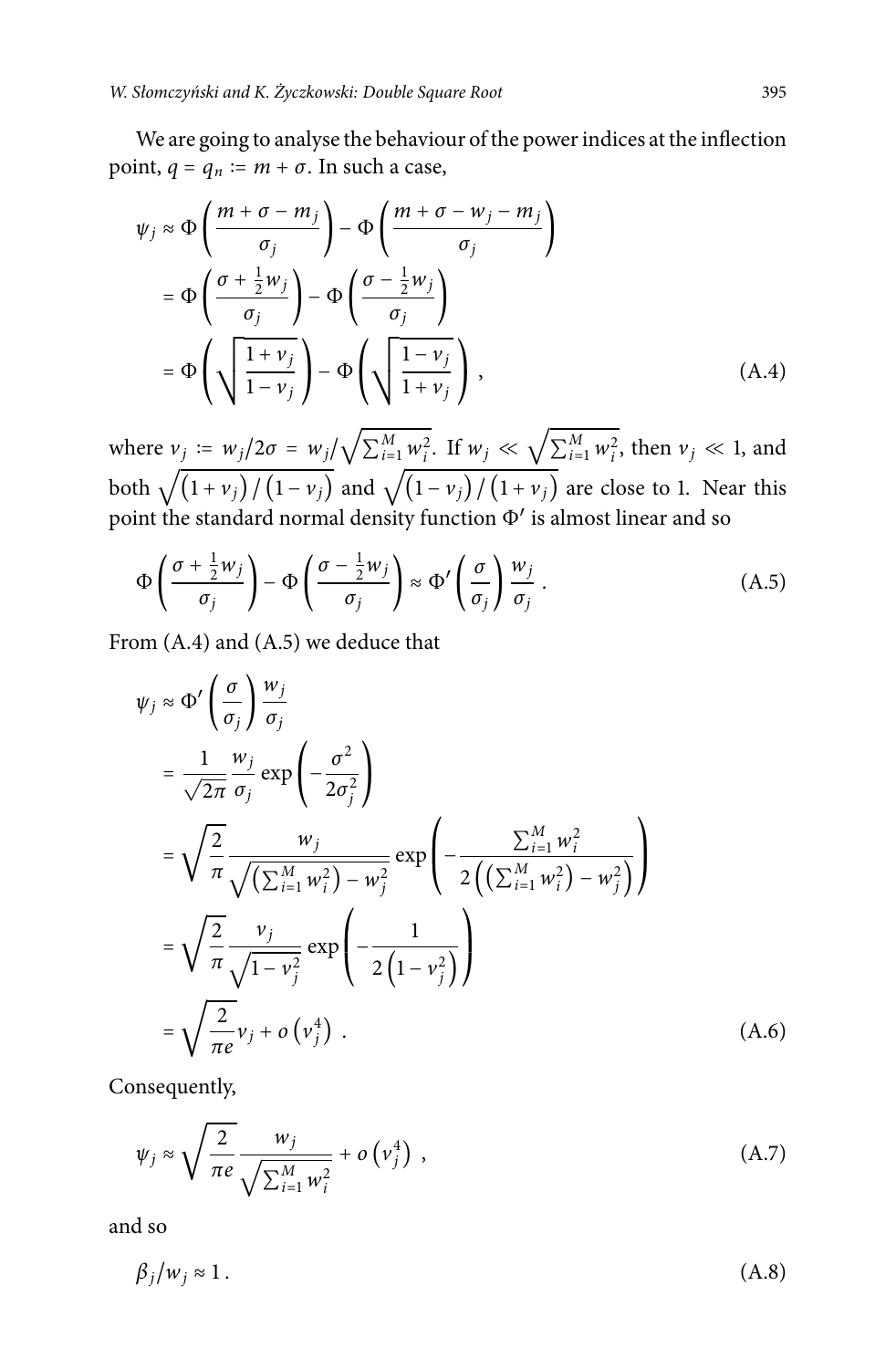The above reasoning shows that if we select the inflection point  $q_n$  for the quota q, then all the normalised Penrose–Banzhaf indices  $\beta_i$  are approximately equal to the weights  $w_i$ , and so  $q_n$  must be close to the critical quota  $q_{*}$ . The accuracy of this approximation depends highly on the accuracy of the normal approximation in (A.2), see condition (24).

Note that for the quota  $q = m = 1/2$  we get (see Lindner (2004), Lindner and Machover (2004) for the formal proof)

$$
\psi_j \approx \Phi' \left( 0 \right) \frac{w_j}{\sigma_j}
$$
\n
$$
= \sqrt{\frac{2}{\pi}} \frac{w_j}{\sqrt{\left( \sum_{i=1}^M w_i^2 \right) - w_j^2}}
$$
\n
$$
= \sqrt{\frac{2}{\pi}} \frac{w_j}{\sqrt{\sum_{i=1}^M w_i^2}} + o\left( v_j^2 \right) . \tag{A.9}
$$

In this case, the second order terms in  $v_i$  are present and, in consequence, the indices  $\beta_i$  need not be as close to  $w_i$  as for  $q = q_n$ , where (A.7) holds up to corrections of order four in  $v_i$ . Moreover, it is interesting to note, that increasing the threshold from  $m = 1/2$  to  $q_n = m + \sigma = 1/2 + \sigma$  causes the decrease of the absolute power indices  $\phi_j$  by the factor  $1/\sqrt{e} \approx 0.607$ .

## **References**

- Algaba, E., Bilbao, J.M. and Fernández, J.R. (2007), The distribution of power in the European Constitution, European Journal of Operational Research 176: 1752–1766.
- Aziz, H., Paterson, M. and Leech, D. (2007), Efficient Algorithm for Designing Weighted Voting Games. Preprint.

http://www.dcs.warwick.ac.uk/reports/cs-rr-434.pdf

- Baldwin, R.E. and Widgrén, M. (2004), Council Voting in the Constitutional Treaty: Devil in the Details. (CEPS Policy Briefs No. 53; Centre for European Policy Studies, Brussels)
- Banzhaf, J.F. (1965), Weighted voting does not work: A mathematical analysis, Rutgers Law Review 19: 317–343.
- Bilbao, J.M. (2004), Voting Power in the European Constitution. Preprint. http://www.esi2.us.es/~mbilbao/pdffiles/Constitution.pdf
- Bobay, F. (2004), Constitution européenne: redistribution du pouvoir des États au Conseil de l'UE, Économie et Prévision 163: 101–115.
- Cameron, D.R. (2004), The stalemate in the constitutional IGC over the definition of a qualified majority, European Union Politics 5: 373-391.
- Chang, P.-L., Chua, V.C.H. and Machover, M. (2006), L S Penrose's limit theorem: Tests by simulation, Mathematical Social Sciences 51: 90–106.
- Coleman, J.S. (1971), Control of collectivities and the power of a collectivity to act, in: B. Lieberman (ed.), Social Choice, Gordon and Breach: New York, pp. 269–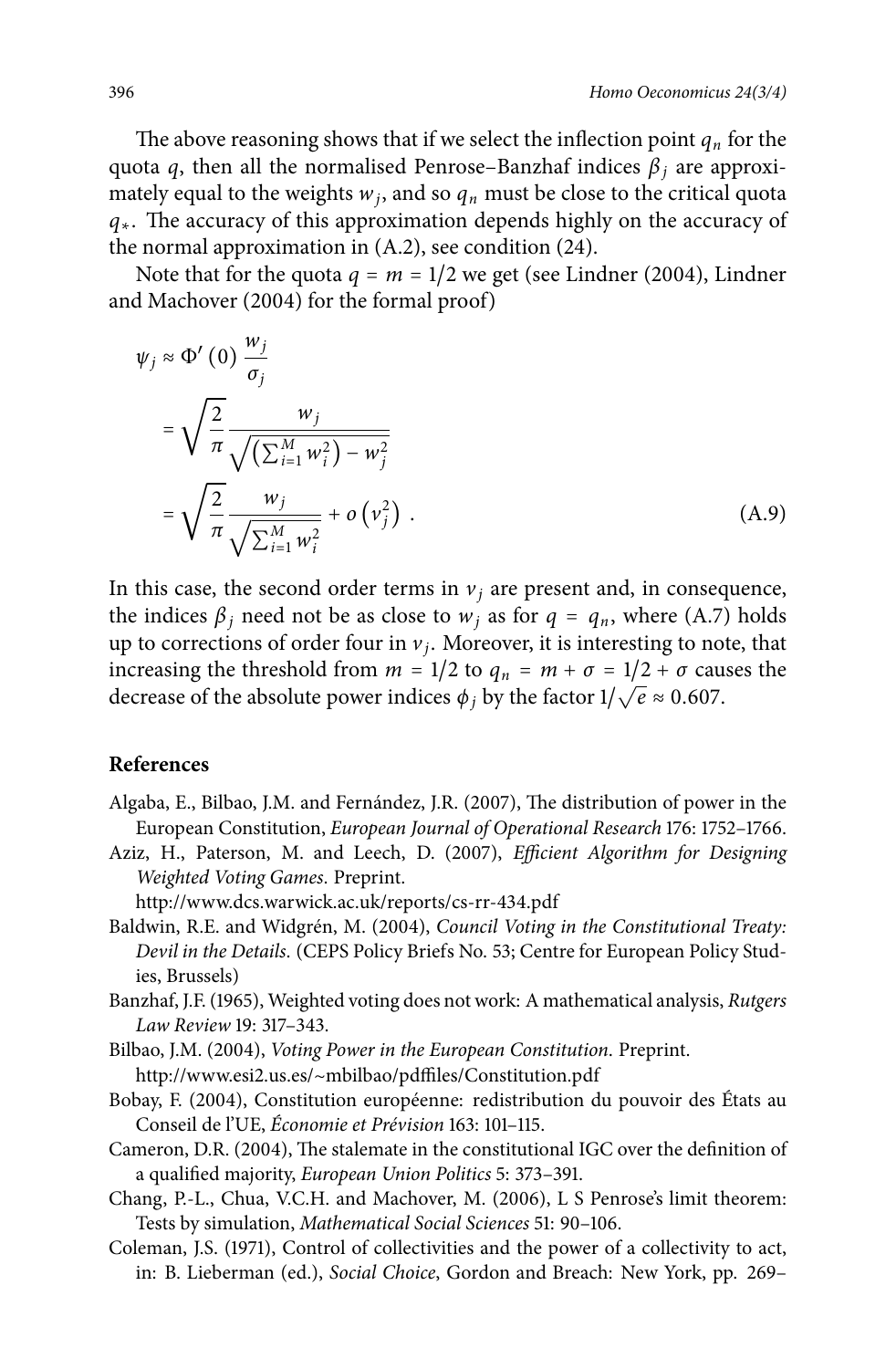300. Reprinted in: J.S. Coleman, 1986, Individual Interests and Collective Action, Cambridge University Press: New York.

College of Europe (2004), Making Europe Work: A Compromise Proposal on Voting in the Council. College of Europe: Warsaw and Bruges.

http://www.coleurop.be/content/publications/pdf/MakingEuropeWork.pdf

- Dubey, P. and Shapley, L.S. (1979), Mathematical properties of the Banzhaf power index, Mathematics of Operations Research 4: 99–131.
- Feix, M.R., Lepelley, D., Merlin, V. and Rouet, J.L. (2007), On the voting power of an alliance and the subsequent power of its members, Social Choice and Welfare 28: 181–207.
- Feld, S.L. and Grofman, B. (2007), The Laakso-Taagepera index in a mean and variance framework, Journal of Theoretical Politics 19: 101-106.
- Felsenthal, D.S. and Machover, M. (1998), Measurement of Voting Power: Theory and Practice, Problems and Paradoxes. Edward Elgar: Cheltenham.
- Felsenthal, D.S. and Machover, M. (2001), Treaty of Nice and qualified majority voting, Social Choice and Welfare 18: 431–464.
- Felsenthal, D.S. and Machover, M. (2002), Enlargement of the EU and Weighted Voting in its Council of Ministers [online]. LSE Research Online: London. http://eprints.lse.ac.uk/407/01/euenbook.pdf
- Felsenthal, D.S. and Machover M. (2004a), A priori voting power: What is it all about? Political Studies Review 2: 1–23.
- Felsenthal, D.S. and Machover M. (2004b), Qualified majority voting explained, Homo Oeconomicus 21: 573–576.
- Herfindahl, O.C. (1950), Concentration in the Steel Industry. PhD Dissertation; Columbia University.
- Hirschman, A.O. (1945), National Power and Structure of Foreign Trade. University of California Press: Berkeley.
- Hosli, M.O. (2000), Smaller States and the New Voting Weights in the Council. (Working Paper, Netherlands Institute of International Relations, Clingendael, July 2000)
	- http://www.clingendael.nl/publications/2000/20000700\_cli\_ess\_hosli.pdf
- Hosli, M.O. and Machover, M. (2004), The Nice Treaty and voting rules in the Council: a reply to Moberg (2002), Journal of Common Market Studies 42: 497–521.
- Kirsch, W. (2004), The New Qualified Majority in the Council of the EU. Some Comments on the Decisions of the Brussels Summit. Preprint. http://www.ruhr-uni-bochum.de/mathphys/politik/eu/Brussels.pdf
- Laakso, M. and Taagepera, R. (1979), Effective number of parties: a measure with application to West Europe, Comparative Political Studies 12: 3–27.
- Laruelle, A. and Valenciano, F. (2002), Inequality among EU citizens in the EU's Council decision procedure, European Journal of Political Economy 18: 475–498.
- Laruelle, A. and Widgrén, M. (1998), Is the allocation of voting power among the EU states fair? Public Choice 94: 317–339.
- Leech, D. (2002), Designing the voting system for the Council of the EU. Public Choice 113: 437–464.
- Leech, D. (2003), Computing power indices for large voting games, Management Science 49: 831–838.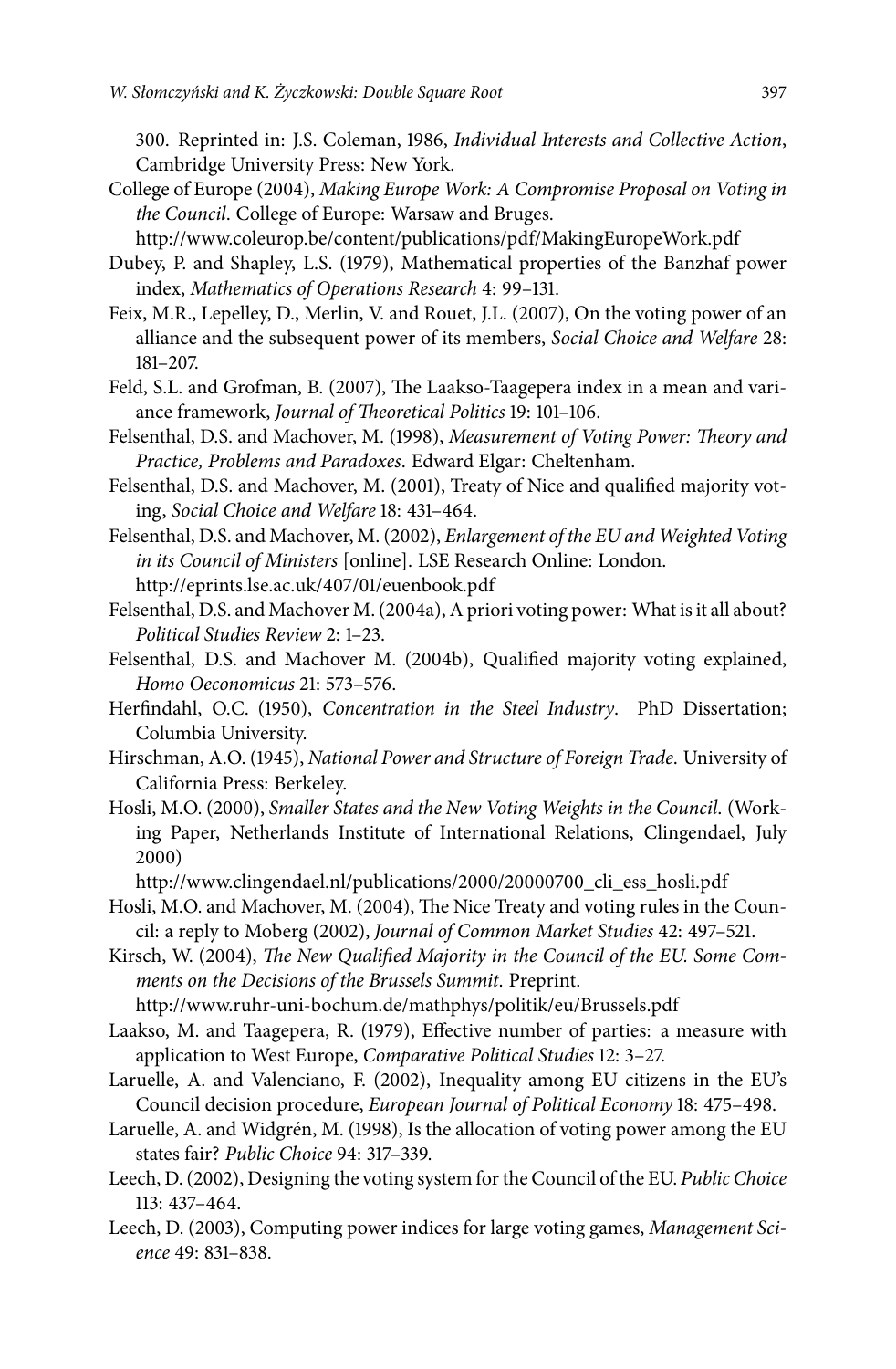- Lindner, I. (2004), Power Measures in Large Weighted Voting Games. Asymptotic Properties and Numerical Methods. PhD Dissertation; University of Hamburg. http://deposit.ddb.de/cgi-bin/dokserv?idn=972400516
- Lindner, I. and Machover, M. (2004), L. S. Penrose's limit theorem: proof of some special cases, Mathematical Social Sciences 47: 37–49.
- Lindner, I. and Owen, G. (2007), Cases where the Penrose limit theorem does not hold, Mathematical Social Sciences 53: 232–238.
- Mabille, L. (2003), Essai sur une juste pondération des voix au Conseil de l'Union européenne. Preprint; see also: Dubois, N., Pondération des voix: la preuve par "27", Liberation 26/11/2003.

http://pageperso.aol.fr/lcmabille/

- Merrill III, S. (1982), Approximations to the Banzhaf index of voting power, American Mathematical Monthly 89: 108–110.
- Moberg, A. (2002), The Nice Treaty and voting rules in the Council, Journal of Common Market Studies 40: 259–82.
- O'Donnell, R. and Servedio, R.A. (2008), The Chow Parameters Problem. Preprint. http://www.cs.cmu.edu/~odonnell/chow-params.pdf
- Owen, G. (1975), Multilinear extensions and the Banzhaf value, Naval Research Logistics Quarterly 22: 741–750.
- Pajala, A. (2005), Maximal Proportionality between Votes and Voting Power: The Case of the Council of the European Union [online]. LSE Research Online: London. http://www.lse.ac.uk/collections/VPP/VPPpdf/VPPpdf\_Wshop4/pajala.pdf
- Paterson, I. and Silárszky, P. (2003), Draft Constitution and the IGC: Voting can be Simple and Efficient - without introducing the Massive Transfer of Power implied by the Convention's Double Majority Proposal. (Institute for Advanced Studies, Vienna, December 2003).

http://www.ihs.ac.at/publications/lib/forum2ihsdec2003.pdf

- Penrose, L.S. (1946), The elementary statistics of majority voting, Journal of the Royal Statistical Society 109: 53–57.
- Penrose, L.S. (1952), On the Objective Study of Crowd Behaviour. H.K. Lewis & Co: London.
- Plechanovová, B. (2004), Draft Constitution and the Decision-Making Rule for the Council of Ministers of the EU – Looking for Alternative Solution. (European Integration online Papers (EIoP), Vol. 8, No. 12) http://eiop.or.at/eiop/pdf/2004-012.pdf
- Plechanovová, B. (2006), Je rozhodovací procedura v Radě Evropské unie spravedlivá? Mezinárodní vztahy 41/1: 5–22.
- Słomczyński, W. and Życzkowski, K. (2006), Penrose voting system and optimal quota, Acta Physica Polonica 37: 3133–3143.
- Sutter, M. (2000), Fair allocation and re-weighting of votes and voting power in the EU before and after the next enlargement, Journal of Theoretical Politics 12: 433– 449.
- Taagepera, R. and Hosli, M.O. (2006), National representation in international organizations: the seat allocation model implicit in the European Union Council and Parliament, Political Studies 54: 370–398.